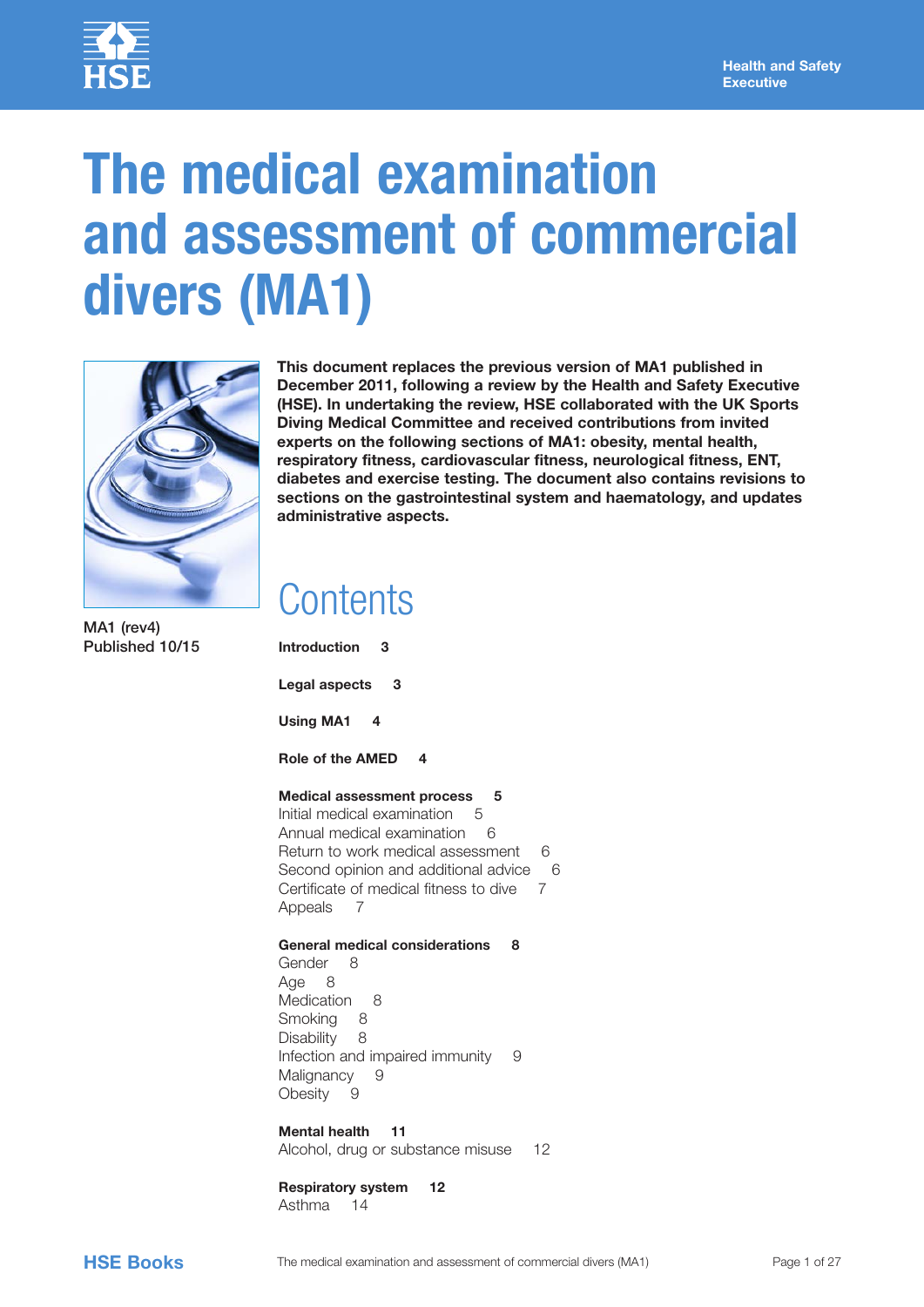#### **[Cardiovascular system 14](#page-13-0)**

[Blood pressure](#page-13-0)14 [ECG](#page-14-0)15 [Ischaemic heart disease](#page-14-0)15 [Dysrhythmia](#page-14-0)15 [Pacemaker](#page-14-0)15 [Patent foramen ovale \(PFO\)](#page-14-0)15 [Valvular heart disease](#page-15-0)16 [Peripheral circulation](#page-15-0)16

#### **[Nervous system 16](#page-15-0)**

**[Musculoskeletal system 17](#page-16-0)**

**[Ear, nose and throat 17](#page-16-0)**

**[Vision 18](#page-17-0)**

**[Dental health 19](#page-18-0)**

#### **[Endocrine system 19](#page-18-0)**

[Diabetes](#page-18-0)19 [Thyroid disease](#page-18-0)19 [Other disorders](#page-19-0)20

**[Genitourinary system 20](#page-19-0)**

**[Gastrointestinal system 20](#page-19-0)**

**[Skin 20](#page-19-0)**

**[Haematology 21](#page-20-0)**

#### **[Exercise testing 21](#page-20-0)**

[Safety](#page-20-0)21 [Testing](#page-20-0)21 [Interpretation](#page-21-0)22

**Appendix 1** [Summary of routine investigations to perform at initial and annual](#page-22-0)  [medical examinations](#page-22-0)23

**Appendix 2** [Cardiac screening tool](#page-23-0)24

**[Acknowledgements 25](#page-24-0)**

**[References and further information 26](#page-25-0)**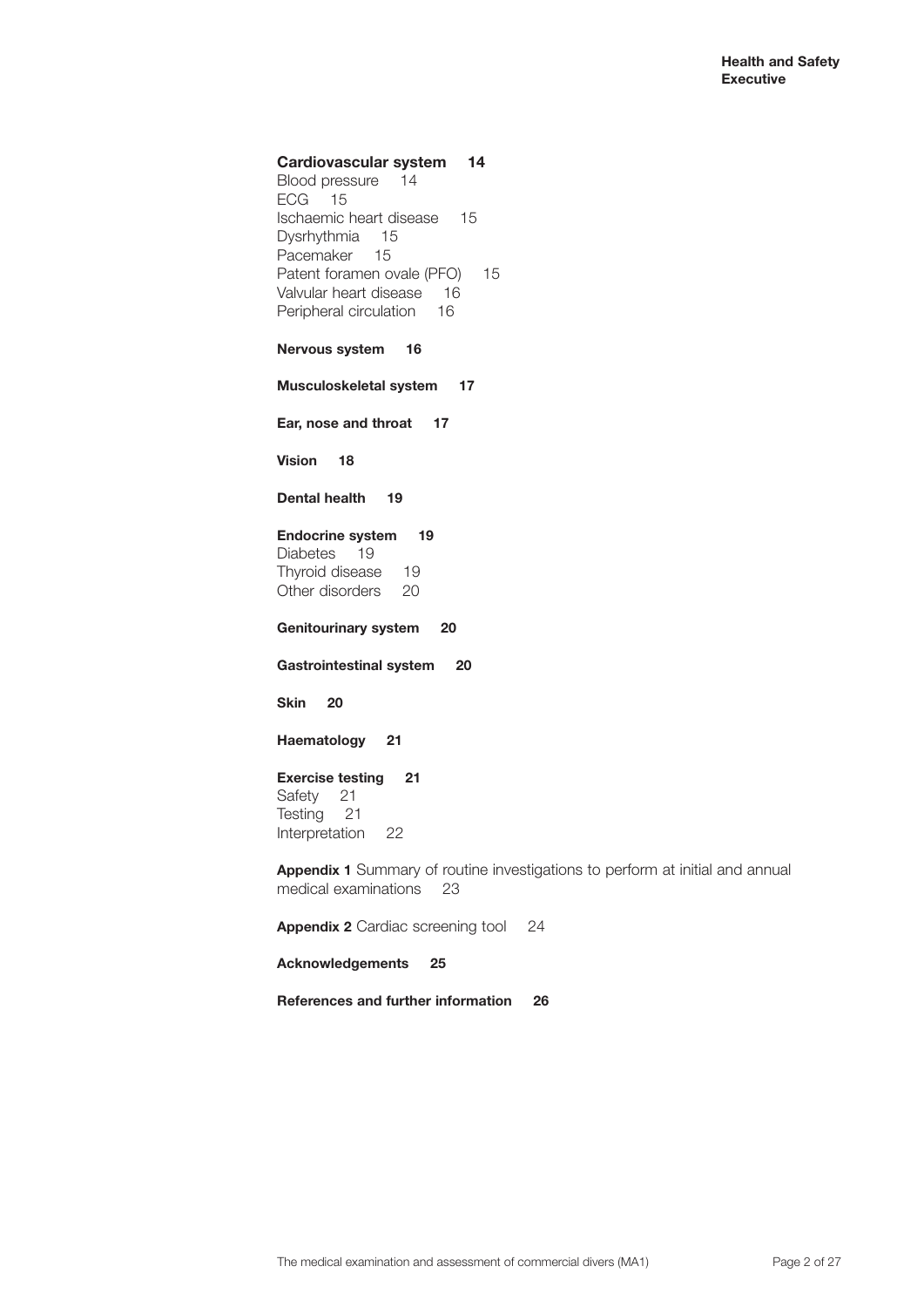### <span id="page-2-0"></span>**Introduction**

1 This document contains Health and Safety Executive (HSE) standards and guidelines for the medical examination and assessment of working divers. They are primarily for use by HSE Approved Medical Examiners of Divers (AMEDs) in performing fitness to dive medicals for the purposes of the Diving at Work Regulations 1997.<sup>1</sup> They are intended to influence professional practise and, as a consequence, enhance the quality and reduce any unnecessary variability of fitness to dive assessments undertaken by HSE AMEDs. In addition, they provide a benchmark against which HSE can audit the performance of AMEDs and consider appeals from divers to review the decisions of AMEDs.

2 The standards and guidelines reflect the need to protect the health, safety and welfare of divers at work. They take account of the mental and physical requirements for meeting reasonably foreseeable underwater emergencies and the physiological effects of working in a hyperbaric environment.

### Legal aspects

3 Diving is a high hazard, high risk activity and there are specific regulations on diving at work to control the risks. The Diving at Work Regulations 1997 (DWR) cover all dives when one or more divers are at work in the diving industry, whether employed or self-employed. They apply to everyone from the client to the diver undertaking work for the client. All persons involved have a responsibility to take measures to safeguard the health and safety of those taking part in the diving project as well as their own. Further information is available on HSE's diving website.<sup>2</sup>

4 Five Approved Codes of Practice, tailored to the needs of different sectors of the diving industry, accompany DWR. They are:

- Commercial diving projects offshore:<sup>3</sup>
- Commercial diving projects inland/inshore;<sup>4</sup>
- Recreational diving projects;<sup>5</sup>
- Media diving projects;<sup>6</sup> and
- Scientific and archaeological diving projects.<sup>7</sup>

5 Under DWR, all divers at work must have a valid certificate of medical fitness to dive, issued by an AMED. The certificate is valid for up to 12 months. It needs renewing before it expires if the diver wishes to continue diving at work.

6 It is a legal requirement (Regulation 13(1) of DWR) that an individual must not dive in a diving project if they know of anything, including any illness or medical condition, which makes them unfit to dive.

7 In order to undertake medical examinations and fitness assessments under DWR, a doctor must have a valid Certificate of Approval issued by HSE. This authorises the AMED to conduct medical examinations under the regulations for a stated period. HSE's AMED web pages contain further information on the approval process.<sup>8</sup>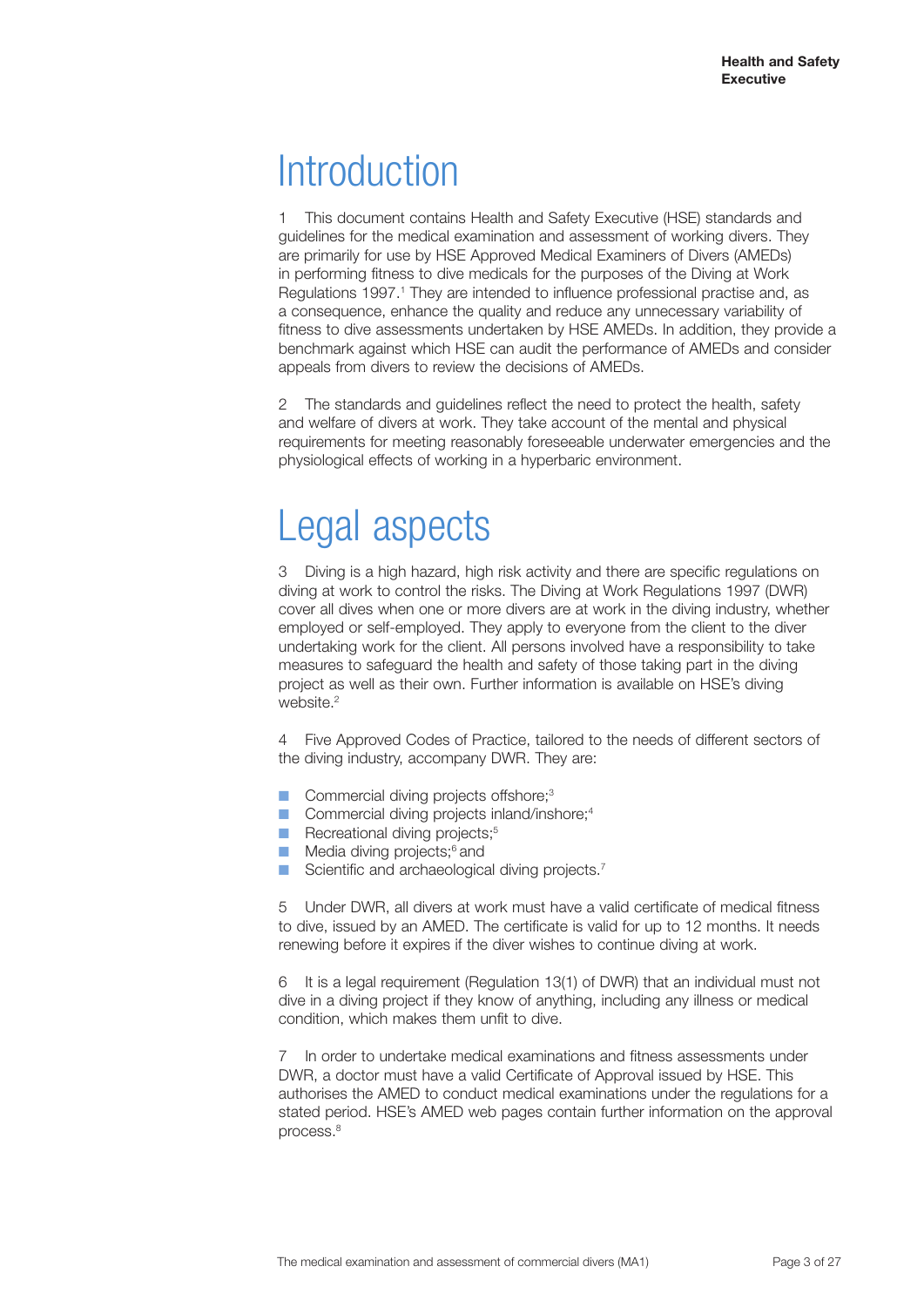# <span id="page-3-0"></span>Using MA1

8 Professional divers should be medically and physically fit to undertake their work. The medical examination has two aims. It should enable AMEDs to identify those medical conditions that might exclude an individual from commercial diving (either permanently or temporarily) or require further specialist assessment. It should also assess the functional capacity of the diver to undertake their work safely. Applying the standards and guidelines set out in this document will help achieve these aims and promote a consistent approach to fitness assessments. They are based on scientific evidence and expert opinion and are subject to periodic review.

9 MA1 specifies medical conditions that are an absolute contraindication to diving or require further specialist assessment and those where a diver may be considered fit to dive or fit to dive with restrictions. It does not cover all conditions that divers may present with or that may be identified at their medical. In such cases, AMEDs should obtain additional advice as required.

10 If there is doubt about an individual's fitness to dive, AMEDs should seek specialist advice where appropriate and adopt a risk-based approach in each case. The risk assessment should consider any specialist advice obtained, relevant history and examination findings, test results, and the type of diving and working conditions. Performing a risk assessment supported by the standards and guidelines in this document allows AMEDs to use discretion in making a justifiable, informed judgement on fitness to dive.

### Role of the AMED

11 AMEDs must have knowledge of different types of diving, diving work environments, diving physiology/pathophysiology and fitness to dive. They must keep up to date with relevant developments and have a good understanding of the different types of commercial diving and their hazards and risks, in order to inform decisions on fitness to dive. Therefore, practical experience of diving would be advantageous. To gain HSE approval, AMEDs must undertake specialised training in diving medicine. They need to refresh this training at least once every five years to maintain their AMED status. Information on suitable training courses is available in HSE's AMED web pages.

12 AMEDs must have access to suitable facilities and equipment for conducting medical examinations. They must retain overall responsibility for the medical examination, even where they delegate certain aspects (eg spirometry) to other suitably trained and competent staff (eg nurses or occupational health technicians). The AMED must undertake the physical examination of the diver and is ultimately responsible for assessing their fitness to dive.

13 The role of the AMED is to:

- conduct medical examinations and fitness to dive assessments with reference to the standards and guidelines in this document;
- identify medical conditions that may present a risk to the diver and others involved in a diving project, and determine whether the diver has the functional capacity to safely undertake their work;
- consult where there is doubt about fitness to dive (paragraphs 25–27) and perform a risk assessment to determine a diver's fitness, taking account of the diving activity to be undertaken;
- determine whether the diver is fit to dive, fit to dive with restrictions or unfit to dive: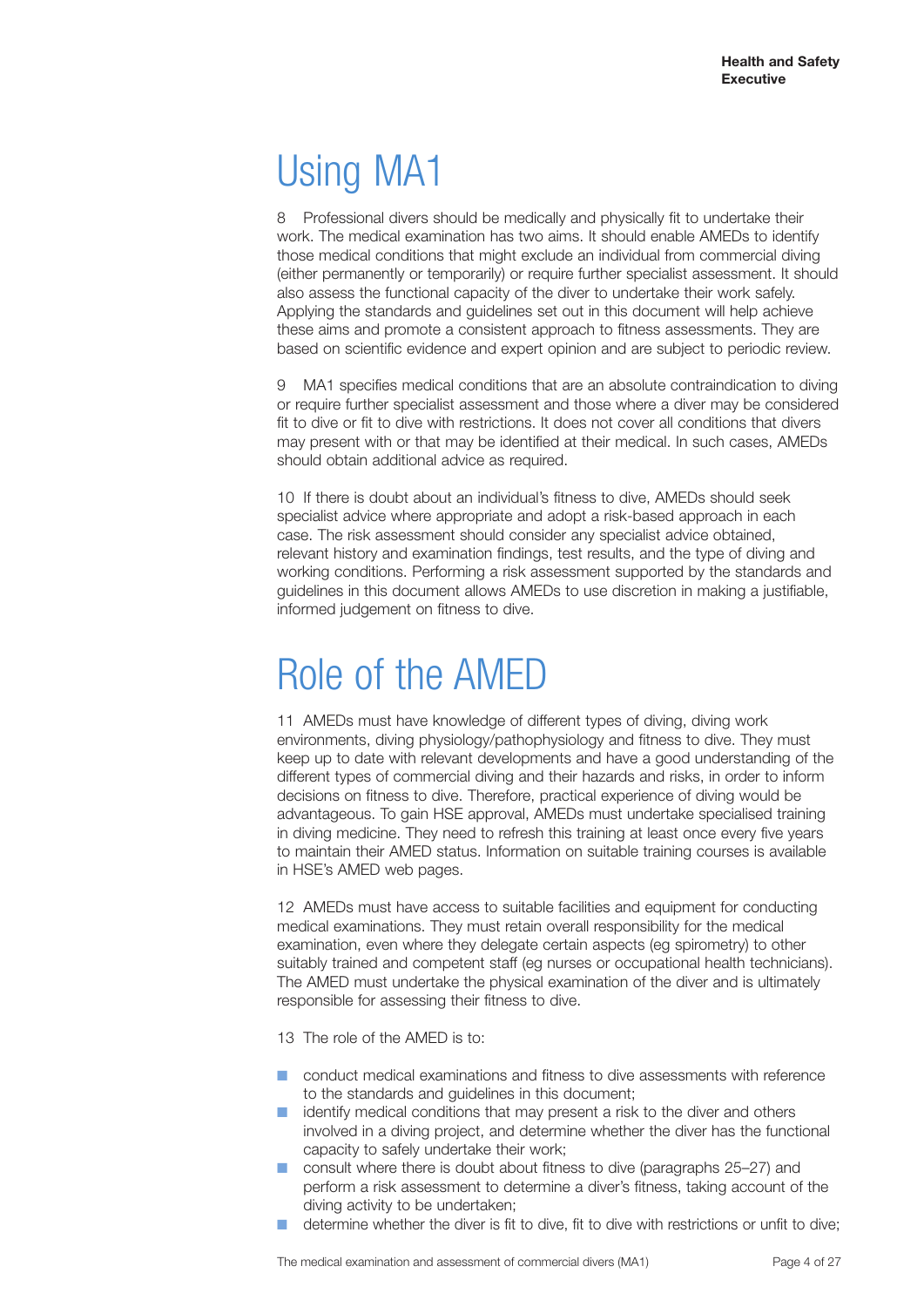- <span id="page-4-0"></span>issue a certificate of medical fitness to dive which clearly states the AMEDs decision on fitness (paragraphs 28–31);
- inform the diver of their right to appeal where the AMED decides they are unfit to dive or fit to dive with restrictions (paragraph 32);
- remind the diver of their legal obligation not to dive in a diving project if they know of anything that would make them unfit to dive (paragraph 6); and
- provide divers with information on the potential health effects of diving.

### Medical assessment process

14 When diving using approved recreational diving qualifications, the diver may have had a medical examination as required by their recreational diving organisation. The AMED can use discretion to decide if some investigations already undertaken need repeating, taking account of the diver's medical history, current health status and time elapsed since the last recreational medical examination. If information from a previous medical is unavailable, incomplete or not current, the AMED should repeat the investigations.

#### **Initial medical examination**

15 Anyone considering a career in diving should initially complete a medical questionnaire to determine whether anything in their medical history would preclude them from following this profession. AMEDs should direct individuals to the updated diver fact sheet on HSE's AMED web pages, <sup>8</sup> which contains a suitable questionnaire and background information. On completion, the questionnaire responses need confirmation from the individual's GP. The GP is not required to conduct a physical examination to confirm the medical history. Any costs incurred are the responsibility of the prospective diver. GPs can be directed to HSE's diving website for further information. If the individual is not UK based (eg they may have come to the UK for commercial diver training), they should still provide a completed medical questionnaire signed by their usual attending physician. In the very exceptional circumstance where the individual does not have an attending physician or GP equivalent, the AMED should ask them to complete and sign the medical questionnaire as a self-declaration, having gone through it with them.

16 The AMED should request the medical questionnaire and consider the information provided. The presence of a disqualifying medical condition at this stage may avoid the expense of proceeding to a full initial medical examination. The AMED cannot consider an individual's fitness to dive at initial assessment without health information confirmed by their GP. This also applies to divers seen by an AMED for the first time where they had a previous medical examination with another AMED but cannot provide evidence of the outcome of that medical.

17 Candidates should be advised of the need for a good level of physical fitness to become a diver and the requirement to successfully complete an exercise test as part of the medical examination. They can then consider whether they are likely to meet the appropriate level of physical fitness.

18 Before beginning a commercial diver training and/or assessment course, all trainees must undergo an initial medical examination with an AMED. This initial, comprehensive medical is particularly important. Appendix 1 summarises the routine investigations to perform. The AMED must make candidate divers aware of any medical problems that may affect their long-term health or future employment prospects. They must record the initial test results on an MA2 form (see paragraphs 28–31) for comparison with subsequent annual medical assessments. Use of the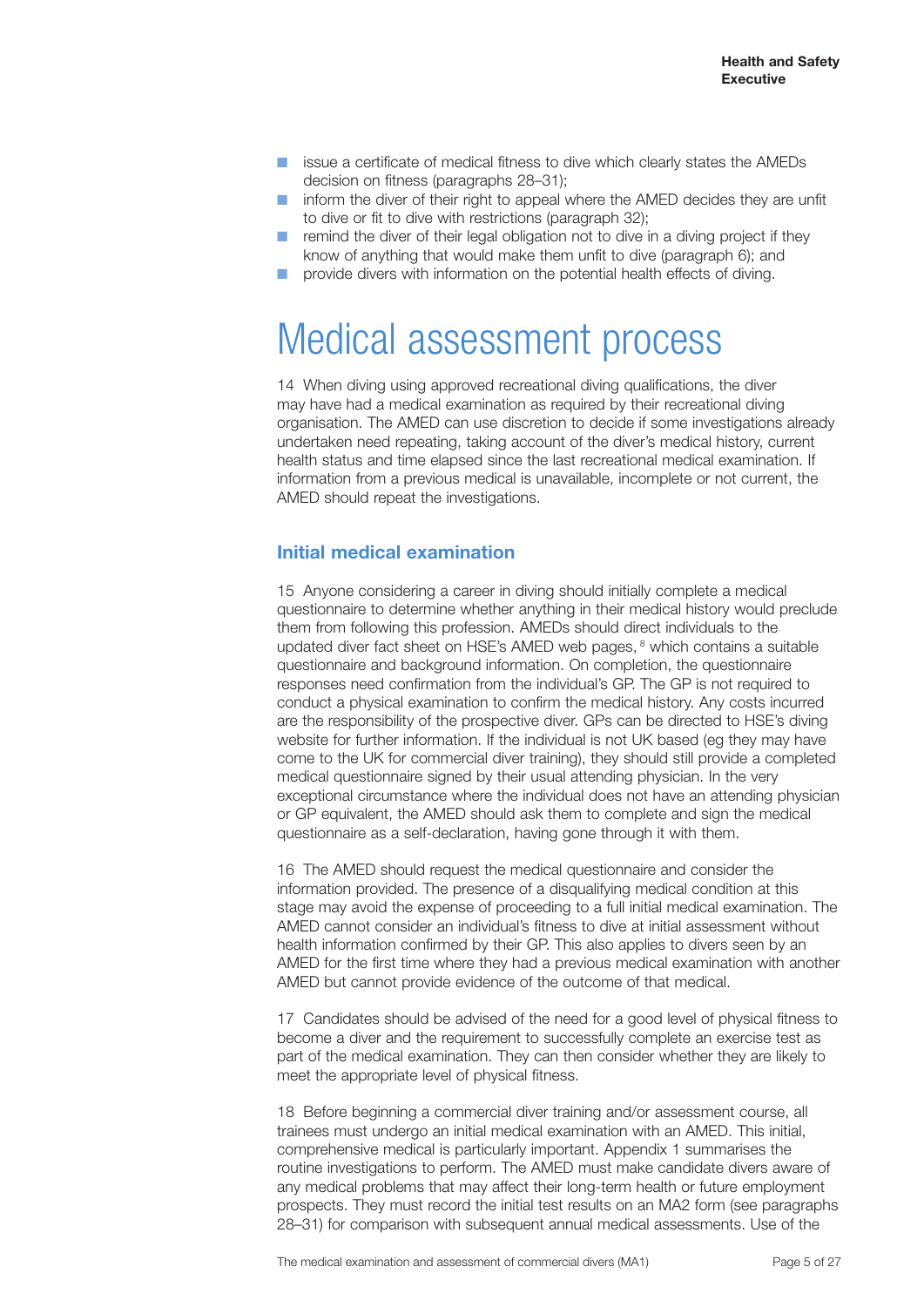<span id="page-5-0"></span>Diver's Medical Record form, in addition to MA2, is convenient for recording and comparing examination findings and test results over time.<sup>8</sup>

#### **Annual medical examination**

19 At intervals not exceeding 12 months, all divers covered by DWR must see an AMED who will assess their fitness to dive at work for the following 12 months. Appendix 1 summarises the routine investigations to perform. In addition, the diver should be asked if they have had any relevant health issues since their previous medical. The AMED should base their judgement of fitness on careful assessment of any medical condition in relation to the safety of the diver and the work activities they will perform.

20 The MA2 form (see paragraphs 28–31) from the most recent examination needs to be available for comparison at each successive examination. The minimum requirement is for divers to produce a copy of their last MA2 form at the time of their annual medical assessment unless they return to the AMED who conducted the previous medical examination. Without a previous MA2, the AMED should treat the medical as an initial examination.

#### **Return to work medical assessment**

21 Any condition or injury occurring during a diver's career may influence their fitness for diving work. Under certain circumstances, following illness or injury, a diver must undergo re-examination by an AMED to assess their fitness to return to work. For example, any pulmonary, cardiac, neurological or otological disorder, including decompression illness, or any condition requiring the diver to be off work for more than 14 days. Divers have a legal obligation not to dive if they know of anything that would make them unfit to dive.

22 A return to work medical assessment requires specific examination of the possible effects of the particular illness or injury on diving safety and the ability to undertake diving work. It does not replace the requirement for an annual medical examination.

23 Return to work following decompression illness (DCI) requires careful consideration. The relationship between a patent foramen ovale and other rightto-left shunts, and neurological, vestibular, cutaneous and cardiorespiratory DCI, is now well established. Therefore, any diver who has suffered these should be assessed by a cardiologist with a special interest in diving medicine. This is particularly important where the dive profile was not obviously contributory, since it may be pertinent to an assessment of the overall risk to the diver of continuing to dive. Consultation with the cardiologist and if necessary the treating hyperbaric physician, will assist in making decisions about fitness to dive and the timing of return to diving work.

24 Any diver with a history of immersion pulmonary oedema requires assessment by a cardiologist with a special interest in diving medicine before returning to diving, and in most cases return to diving will not be permitted.

#### **Second opinion and additional advice**

25 AMEDs should reach a conclusion about fitness to dive. Where doubt exists, they should consult with other AMEDs and/or appropriate medical specialists. For chronic conditions (eg diabetes or asthma) where there is a likelihood of change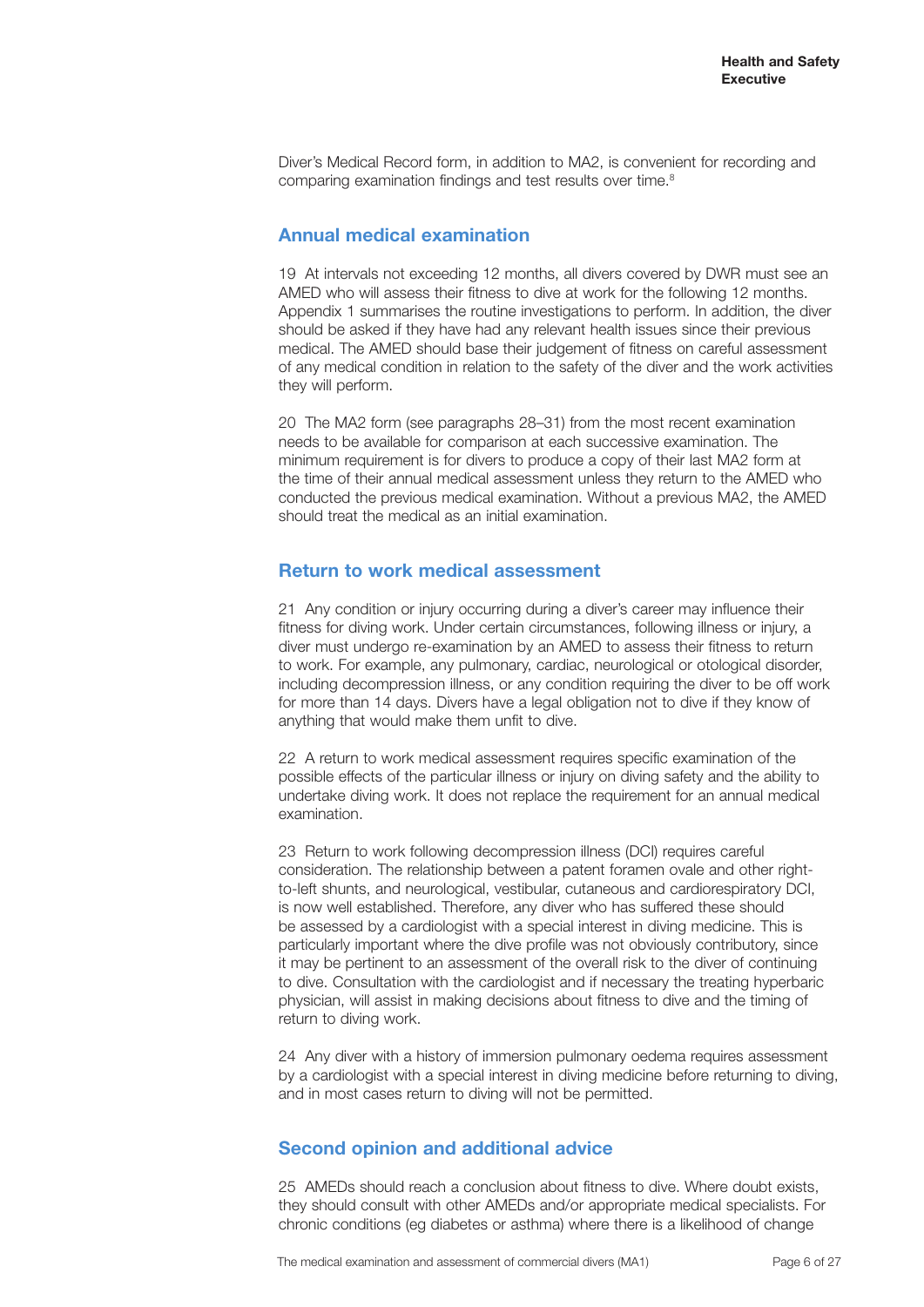<span id="page-6-0"></span>over time, to assess fitness to dive the AMED should obtain relevant information from the medical specialist responsible for the individual's clinical care. Where an individual with a chronic medical condition which could affect fitness to dive is seen for the first time, they should be referred to a diving medical specialist for evaluation. If the individual's condition then changes, the AMED should consider whether re-referral to the diving medical specialist would be appropriate.

26 HSE has a list of diving medical specialists for advice and referrals. In this document, reference to a medical specialist (eg respiratory physician or cardiologist) with a special interest in diving medicine, means a diving medical specialist on HSE's list.

27 AMEDs should follow current guidance on medical confidentiality<sup>9</sup> and the requirements of the Data Protection Act 1998.10

#### **Certificate of medical fitness to dive**

28 On completion of the initial or annual examination, the AMED must issue the diver with a certificate of medical fitness to dive. This certificate is part of the MA2 form which is used to record details of the medical examination and assessment. The certificate must indicate whether or not the diver is fit to dive, and if fit state:

- the period (which must not exceed 12 months) during which the person issuing the certificate considers the person named in the certificate will remain fit to dive; and
- any other limitations as to the nature or category of diving to which it relates.

29 For practical purposes, where the AMED conducts an annual medical assessment less than one month before the current medical certificate expires, the date of the new certificate may begin from the expiry date of the current version. The period from the expiry date of the current certificate to the expiry date of the new certificate must not exceed 12 months. The certificate must not be extended beyond this period for any reason.

30 When filling in MA2 forms, the AMED should complete each section of the clinical assessment in as much detail as possible. They should give a copy to the diver, retain a copy for seven years and send a copy to HSE within seven days of completing the medical examination. If necessary, the AMED can keep separate clinical records where there is additional medical information beyond that recorded on the MA2 form.

31 Options exist for restricting certification of diving activities based on duration of certification, type and remoteness of diving, and frequency and depth of diving. Such restrictions require careful consideration. It is important to ensure they are appropriate to the underlying medical condition and type of diving undertaken. They must not unnecessarily restrict employment opportunities. Some limits, such as maximum depth, are not usually meaningful, but to exclude a category of diving may be appropriate. Where an AMED identifies any restrictions, they must record them on the certificate of medical fitness to dive at the time of issue.

#### **Appeals**

32 Where an individual is found to be unfit to dive or fit to dive with restrictions, the AMED should inform them of the reason for their decision. They should also advise them of their right to appeal to HSE within 28 days for a review of the decision and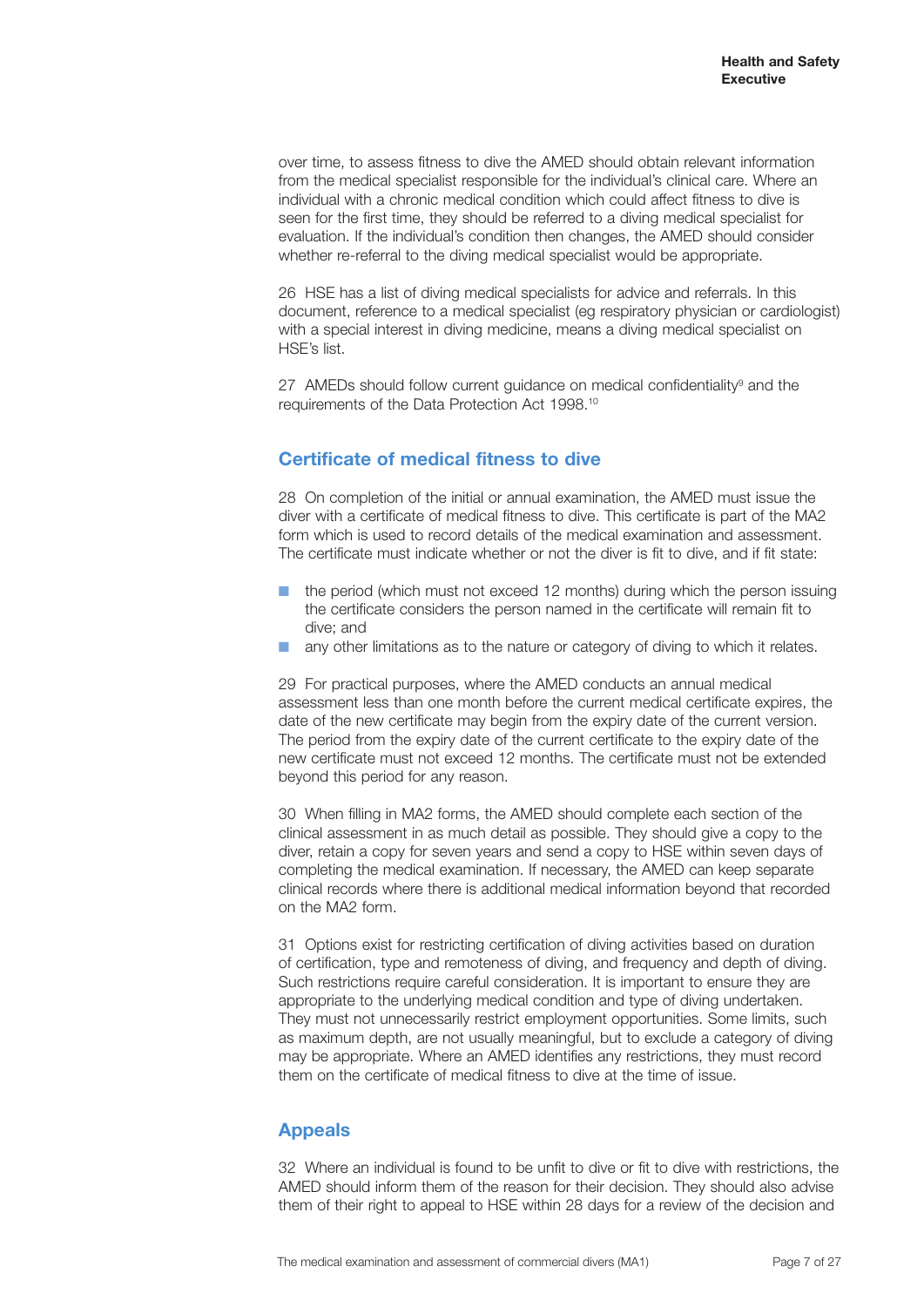<span id="page-7-0"></span>record this action. HSE's diving website contains full details of the medical appeals procedure.11

### General medical considerations

#### **Gender**

33 Generally, the same fitness criteria apply to both male and female divers. However, due to the possible harmful effects that exposure to increased pressure may have on a foetus, a commercial diver who is pregnant or suspects she might be pregnant should not dive.

#### **Age**

34 There is no lower or upper age limit for medical fitness to dive. However, a diver must retain the physical and functional capacity to undertake work underwater even if offset by greater experience. This will normally require greater than average fitness as age increases.

#### **Medication**

35 Medical fitness to dive when using medication depends on:

- the type of diving;
- underlying pathology (physical and/or psychological);
- the effects of medication, taking into account the physiological effects of diving; and
- the consequences of its abrupt cessation during diving activities.

36 The assessment must include the underlying condition for which the individual is taking medication. This may be the most important factor. The extent of organ function and symptom control with medication use, are also relevant. The assessment should include the length of time the individual has been on medication (eg adaption to side effects) and the consequences of treatment cessation in the event of its loss. It should consider the potential for unexpected side effects resulting from interaction with increased pressure.

#### **Smoking**

37 Divers should be discouraged from smoking, although it is not a bar to diving. However, smoking related diseases, such as chronic obstructive pulmonary disease, ischaemic heart disease and peripheral vascular disease, may disqualify.

#### **Disability**

38 Given the enormous range of disabilities and functional loss that may be present in prospective or existing divers, it is not possible to give definitive advice. Each disability will present with a unique set of characteristics that will need a detailed and individual risk assessment. Complex cases may require input from a diving medical specialist.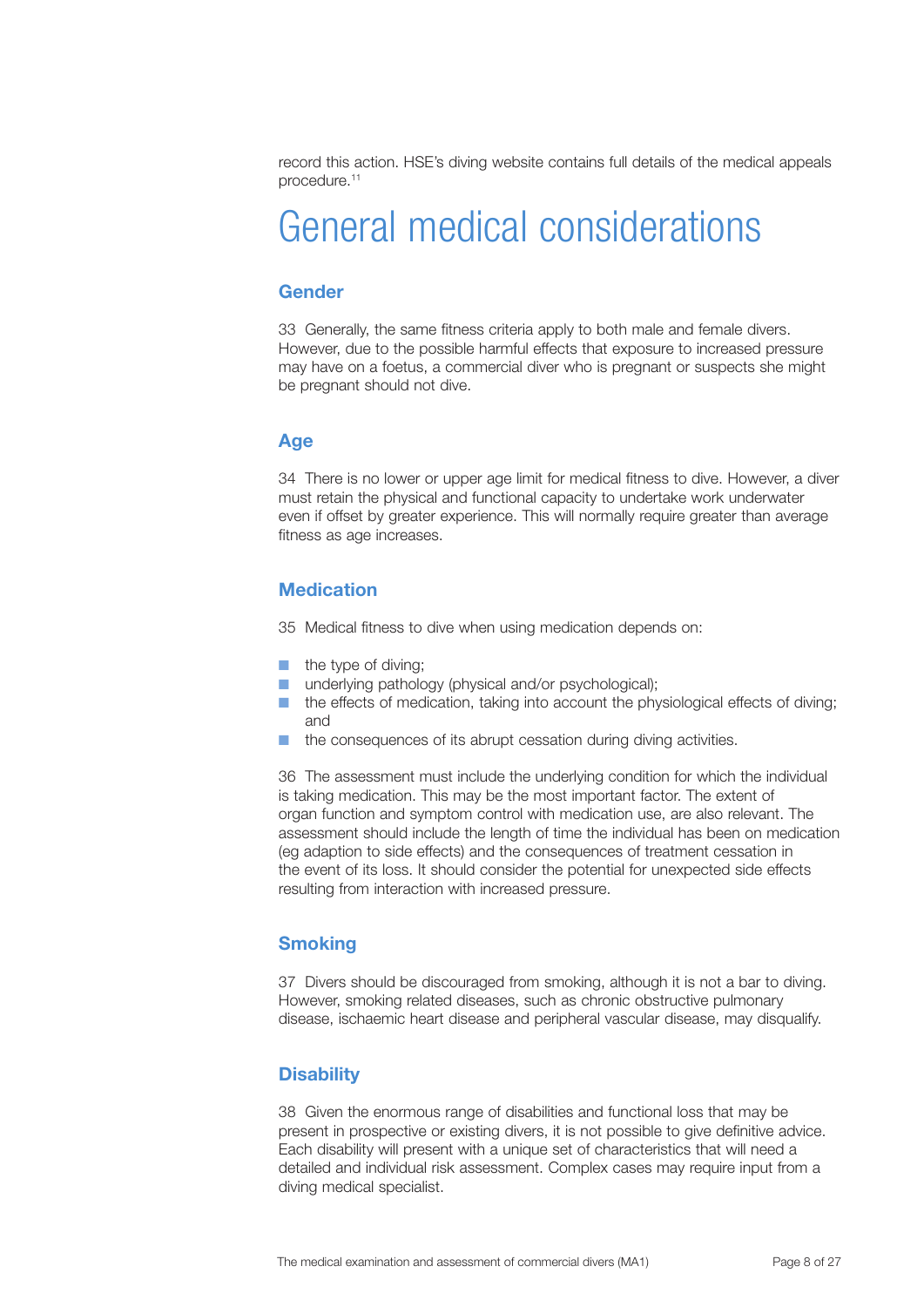<span id="page-8-0"></span>39 The AMED must consider the safety of the diver and others involved in the diving project. There may be additional risks to divers going to the aid of another diver who is in difficulty. Other relevant issues include:

- the size of the diving project;
- the use of safety divers;
- the nature of the diving environment;
- effects of medication:
- functional loss and adaptations; and
- whether the condition is progressive or associated with remissions and relapses.

40 The decision on fitness to dive at work should take into account the requirements of the Equality Act 2010.<sup>12</sup> Restrictions to diving must be justifiable.

#### **Infection and impaired immunity**

41 A diver with a communicable disease, including sexually transmitted disease, may start diving once the underlying condition is resolved. See paragraph 42 for information on HIV. In cases of doubt about fitness after such an illness (eg the presence of complications), the AMED must withhold the certificate of medical fitness to dive until they consult the doctor involved in the clinical care of the individual.

42 A positive HIV test need not preclude diving.13 Development of any new medical condition in an HIV positive individual will require re-assessment of fitness. If signs and symptoms of AIDS emerge, the diver is likely to be unfit to dive. However, the AMED should consider such cases on an individual basis and obtain specialist advice as appropriate.

43 A diver with impaired immunity for other reasons, such as splenectomy, needs careful consideration. It may require a restriction on the type of diving undertaken. The risk of infection, even with prophylactic antibiotic use and access to medical care, needs assessing in relation to foreign travel, diving in microbiologically contaminated water and working in saturation conditions.

#### **Malignancy**

44 A malignant condition and any treatment side effects should be assessed on an individual basis and will require information from the doctor responsible for the individual's clinical care. Any individual found fit to dive is likely to need regular review.

#### **Obesity**

45 Obesity has a negative impact on physical fitness and is associated with longterm disease (eg cardiovascular disease, hypertension and type 2 diabetes). It also has practical implications for diver safety (eg fit of equipment and the capacity to access and undertake work in confined spaces).

46 At each medical examination, the AMED must measure and record the diver's height, weight and waist circumference, and calculate Body Mass Index (BMI in  $kg/m^2$ ).<sup>14, 15</sup> There is no requirement to estimate body fat using callipers or bioimpedance.

47 BMI is a population measure, traditionally used to identify individuals most likely to be overweight or obese. High values generally indicate excessive body fat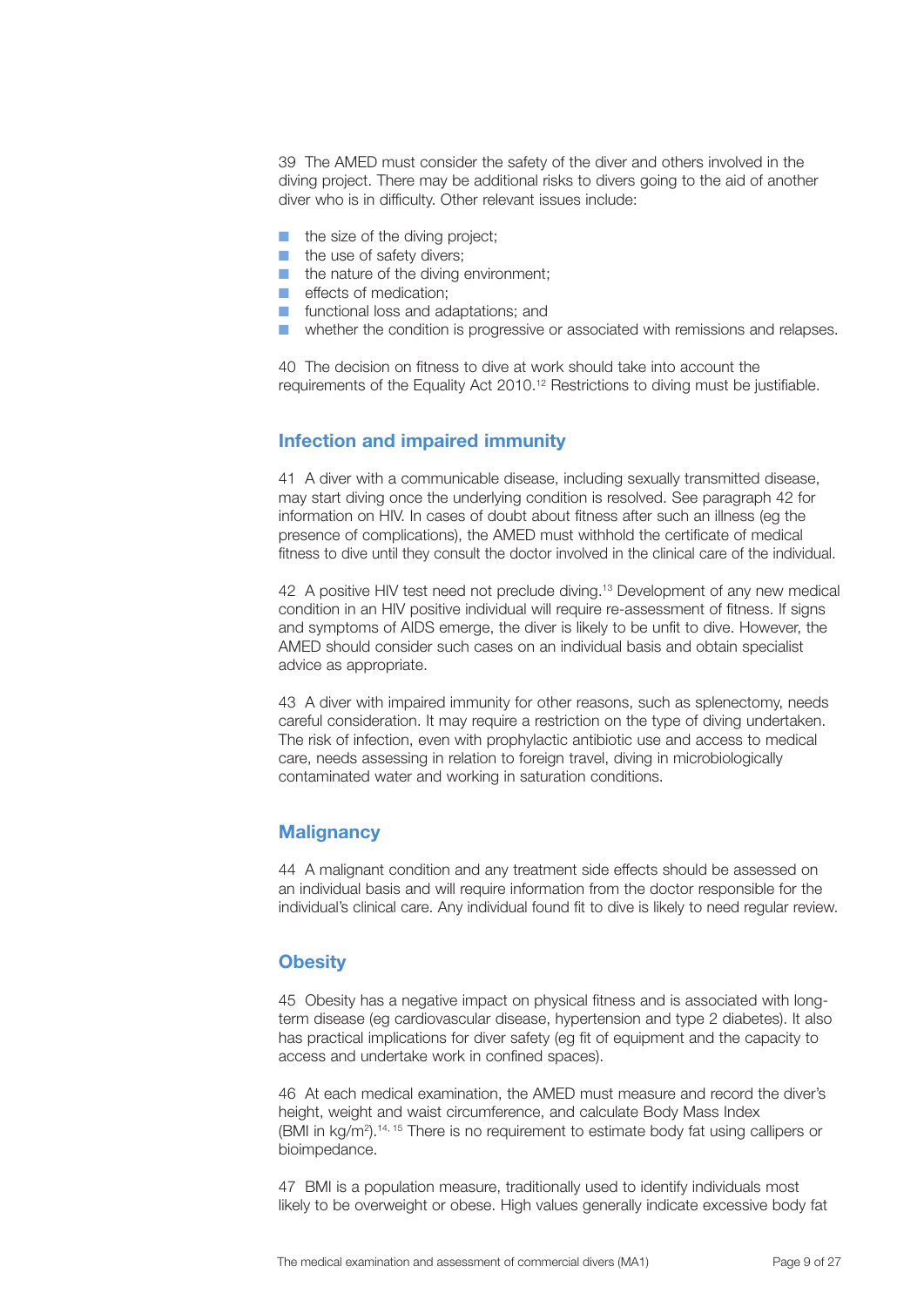and increased health risk. However, BMI is a less accurate measure of adiposity in adults who are highly muscular. Waist circumference is a simpler measure and better predictor of body fat and future health risk.

48 To help interpret results, AMEDs should refer to the guide in Figure 1.

**Figure 1** Flow chart to aid interpretation of BMI and waist circumference measurements

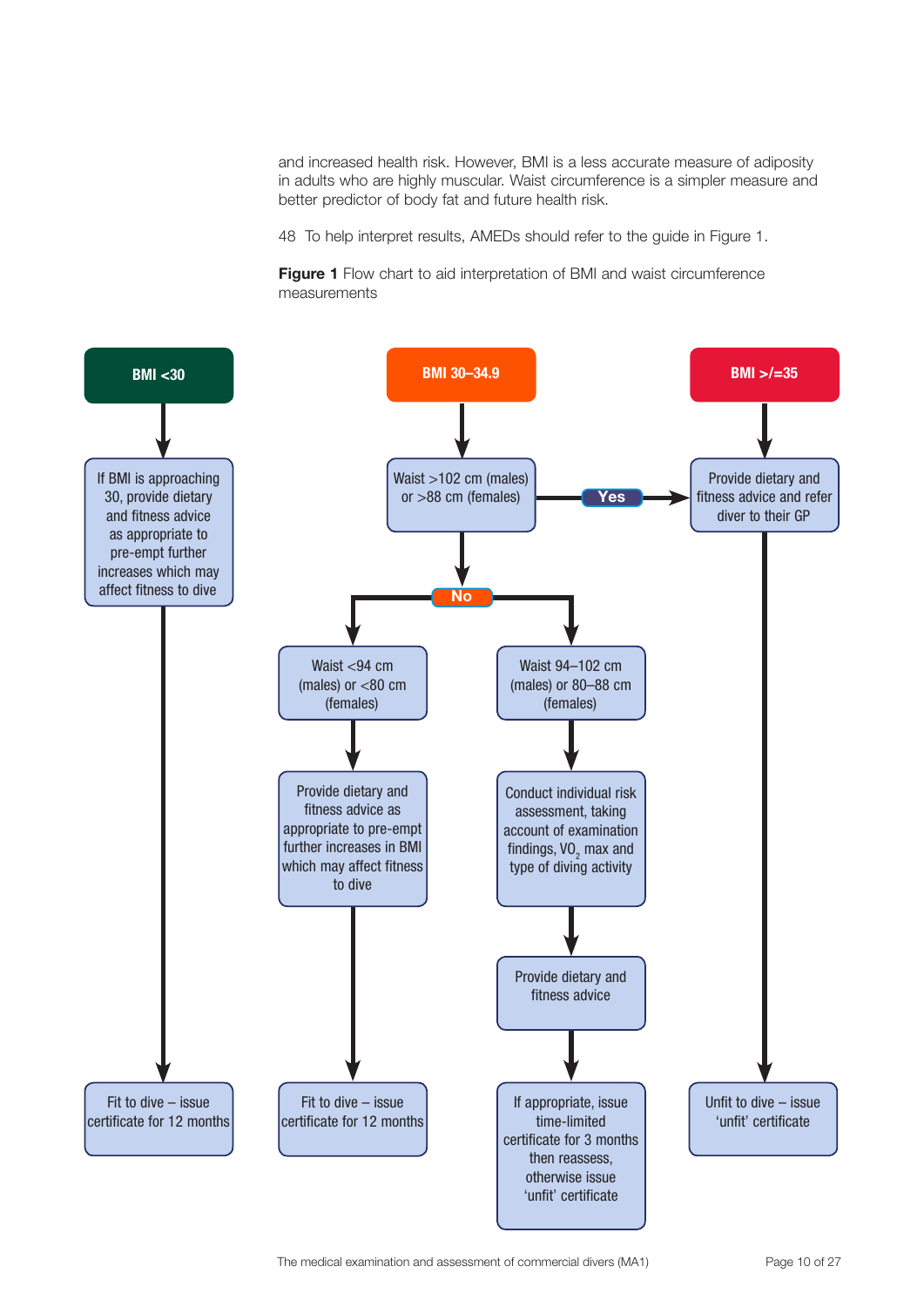### <span id="page-10-0"></span>Mental health

49 AMEDs must consider the risk to the diver's safety and the safety of those around them, taking into account the risk of recurrence of psychiatric or psychological disorders. They should pay particular attention to the various stresses associated with the type of work, remote location and risks involved.

50 Individuals should be free from psychiatric symptoms and cognitive impairment. They should not be suffering from psychological or personality issues that would interfere with their in-water safety or that of others. Particular attention should be paid to anxiety disorders due to the clear link between anxiety/panic and diving accidents.

51 The diver must be psychologically capable of undertaking diving activity. The diver's manner, attitude, verbal and intellectual responses form part of the examination. Where any doubt exists, the AMED may need to obtain a specialist psychological assessment.

52 Some disorders, if symptomatic, would exclude an individual from all types of diving. They are:

- schizophrenia;
- bipolar affective disorder; and
- **■** recurrent depression.

53 When the above disorders are asymptomatic due to treatment, the AMED must obtain an opinion from a psychiatrist with a special interest in diving medicine.

54 The following disorders, if resolved, and where there have been no further episodes for at least six months while off psychotropic medication (or at least 12 months off psychotropic medication for divers working in saturation or undertaking other diving deeper than 50 metres), may be compatible with diving. Obtaining a specialist report might be appropriate to confirm the diagnosis and prognosis.

- Adjustment reactions
- Single episodes of depression. More severe episodes may need to be regarded in the same way as recurrent depression
- Deliberate self-harm
- Anxiety disorders. Some anxiety responses may be specific to the diving environment, therefore resolution on land may not equate with resolution in water
- Isolated psychotic episodes

55 The use of psychotropic medication (eg SSRIs for anxiety and/or depression) is a contraindication for saturation diving or other diving deeper than 50 metres. For other types of diving where there is a continuing need for psychotropic medication, the AMED must obtain an opinion from a psychiatrist with a special interest in diving medicine.

56 Use of such medication for management of chronic pain needs individual assessment and input from a diving medical specialist.

57 A diver may be fit to dive where the following disorders do not interfere with in-water safety:

■ Phobias. Most simple, specific phobias would not preclude an individual from diving. However, agoraphobia and/or claustrophobia are contraindications to diving.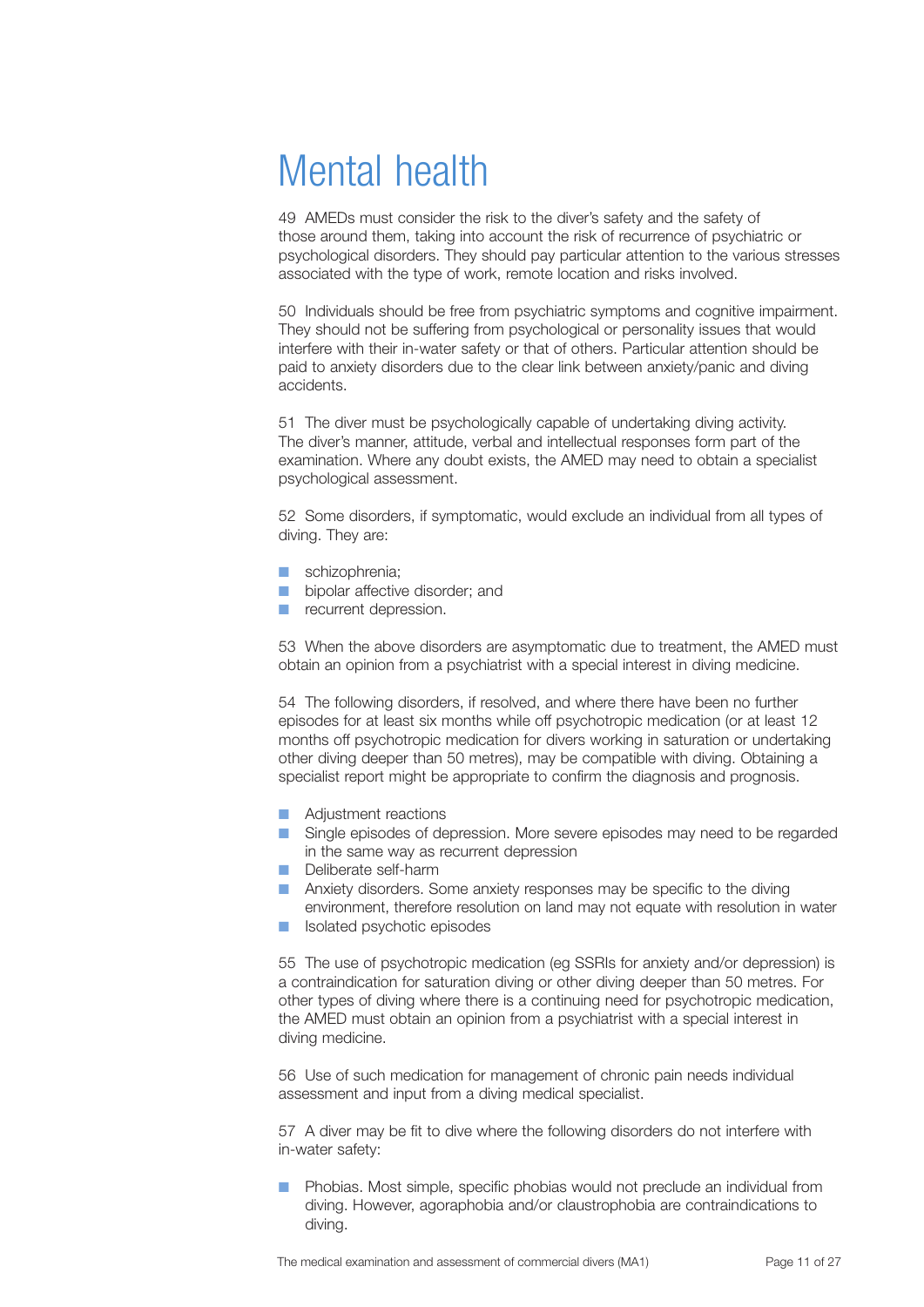<span id="page-11-0"></span>■ Severe pre-menstrual syndrome (PMS) – also known as pre-menstrual dysphoric disorder (PMDD). A diver with PMS may be passed as fit providing they are told not to dive while suffering from the effects of this disorder.

#### **Alcohol, drug or substance misuse**

58 Alcohol dependence and drug or substance misuse is incompatible with diving. As a minimum, there should be a lengthy period of stability (such as 12 months) off the misused substance, without medication or relapse. Obtaining a specialist report may be appropriate to confirm the diagnosis and prognosis.

### Respiratory system

59 The respiratory system should be clinically and functionally normal. A comprehensive respiratory history is essential and AMEDs should consider using a standardised questionnaire.

60 At each medical examination, the candidate must perform spirometry at rest and the AMED must record PEF, FEV<sub>1</sub> and FVC. The AMED must consult a respiratory physician with a special interest in diving medicine for any candidate with FEV<sub>1</sub> and/or FVC lower than 80% of the predicted value for gender, age and height (corrected for ethnicity), FEV<sub>1</sub>/FVC ratio less than 70% or with any other significant abnormality of pulmonary function. However, if any one of the spirometry measurements is borderline, referral may not be necessary if the diver has had a previously documented minor abnormality of pulmonary function that has not deteriorated, has no symptoms, completes a normal exercise test and has no other cardiorespiratory abnormality.

61 The respiratory response to the exercise test must also be recorded (see paragraphs 128–136). Document PEF or FEV<sub>1</sub> at 5, 10 and 15 minutes postexercise and consider using the Borg scale or similar to assess breathlessness in a structured manner. If PEF or FEV<sub>1</sub> fall by at least 15% at 5, 10 and/or 15 minutes post-exercise, or if there are any other features suggestive of exercise-induced bronchoconstriction from the medical or occupational history, consult a respiratory physician with a special interest in diving medicine.

62 Routine chest radiography at the initial medical examination is not required. Chest X-ray should only be performed if justified on individual clinical grounds. The AMED should consider the individual's history, findings from the physical examination and whether the potential information derived from radiography will assist in making a decision on fitness to dive. If additional assistance in interpretation is needed or imaging other than a plain chest X-ray is required, a respiratory physician with a special interest in diving medicine must be consulted.

63 If there is any doubt about respiratory fitness, the AMED must seek an opinion from a respiratory physician with a special interest in diving medicine. Table 1 sets out specific circumstances in which an opinion must be sought and when a respiratory condition would be a contraindication to diving without the need for further assessment.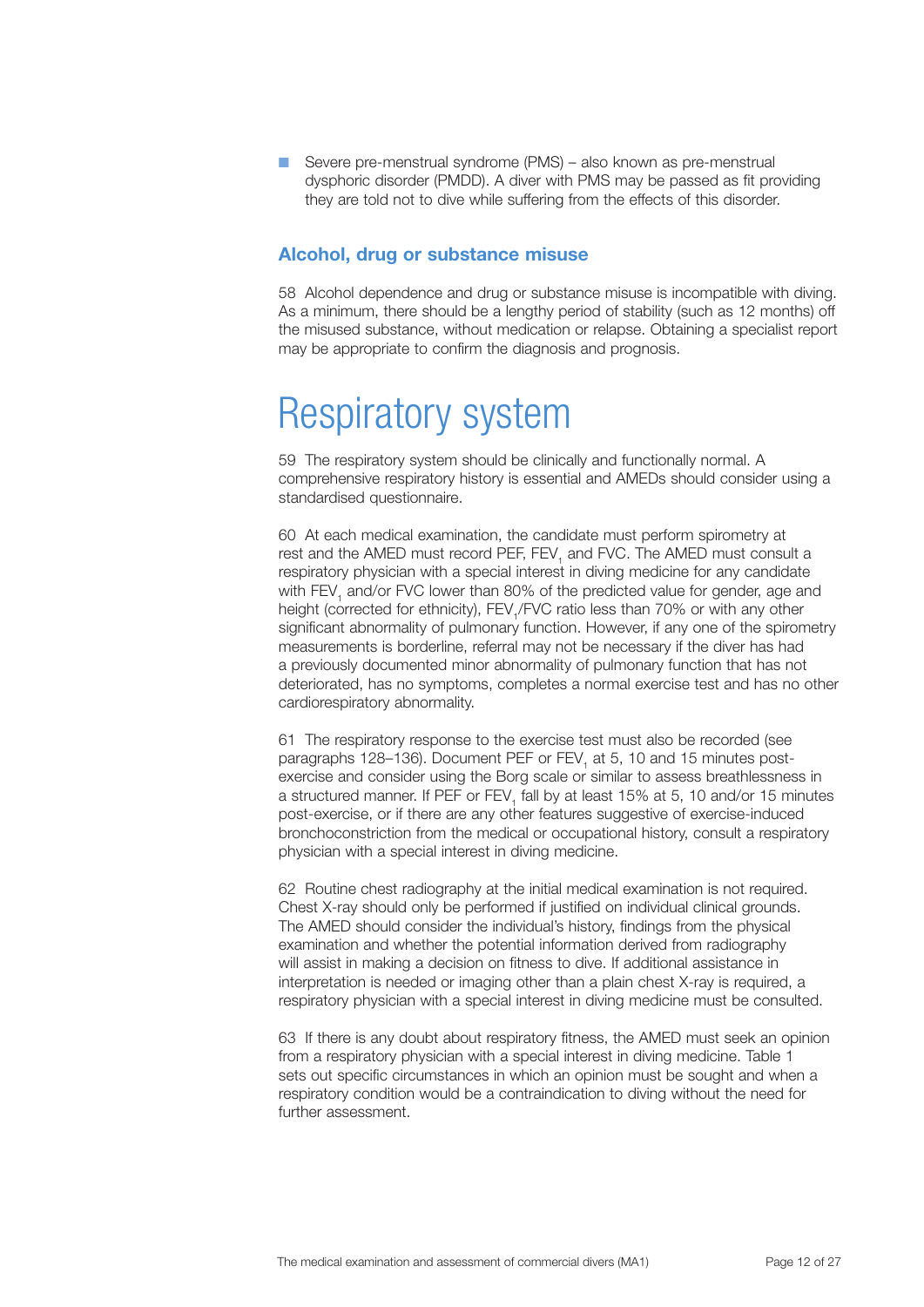**Table 1** Respiratory conditions that are an absolute contraindication to diving or require further assessment

| <b>Condition</b>                                                                                                                        | <b>Candidate unfit to dive</b><br>without need for further<br>assessment                                                   | <b>Candidate needs</b><br>further assessment by<br>respiratory physician<br>with special interest in<br>diving medicine                                                                                         | <b>Additional guidance</b><br>for specialists in<br>secondary care                                                                                                             |
|-----------------------------------------------------------------------------------------------------------------------------------------|----------------------------------------------------------------------------------------------------------------------------|-----------------------------------------------------------------------------------------------------------------------------------------------------------------------------------------------------------------|--------------------------------------------------------------------------------------------------------------------------------------------------------------------------------|
| Acute respiratory disease such<br>as pulmonary infection                                                                                | All cases, until resolved with<br>no sequelae                                                                              |                                                                                                                                                                                                                 |                                                                                                                                                                                |
| Asthma                                                                                                                                  | Requiring BTS Step 3<br>treatment and/or admitted<br>to hospital with exacerbation<br>in last 3 months; unstable<br>asthma | Controlled on Step 1 or 2 of<br>BTS guidelines - refer when<br>diver is seen for the first time<br>(initial medical) and consider<br>re-referral if the condition<br>subsequently changes<br>(see paragraph 65) | Individuals with asthma<br>should be found unfit to dive if<br>they have wheeze precipitated<br>by exercise, cold or emotion                                                   |
| Chronic obstructive pulmonary<br>disease                                                                                                |                                                                                                                            | All cases                                                                                                                                                                                                       |                                                                                                                                                                                |
| Cystic fibrosis                                                                                                                         | Pulmonary involvement                                                                                                      | All other cases                                                                                                                                                                                                 |                                                                                                                                                                                |
| <b>Tuberculosis</b>                                                                                                                     | Active tuberculosis                                                                                                        | After curative treatment,<br>if lung function and chest<br>radiography are normal                                                                                                                               |                                                                                                                                                                                |
| Pulmonary fibrosis                                                                                                                      | Disease which reduces lung<br>compliance and impairs gas<br>transfer                                                       | All other cases                                                                                                                                                                                                 |                                                                                                                                                                                |
| Previous chest surgery;<br>pneumomediastinum;<br>pulmonary barotrauma;<br>traumatic pneumothorax<br>including cardiothoracic<br>surgery |                                                                                                                            | All cases                                                                                                                                                                                                       | Candidate might be fit to dive<br>if injury has healed and is<br>associated with acceptable<br>lung function and thoracic<br>imaging                                           |
| Presence of large bullae or<br>cysts                                                                                                    | All cases                                                                                                                  |                                                                                                                                                                                                                 | Due to increased risk of<br>barotrauma                                                                                                                                         |
| Sarcoidosis                                                                                                                             | Active sarcoidosis                                                                                                         | Resolved sarcoidosis<br>demonstrated by normal chest<br>radiography and pulmonary<br>function testing                                                                                                           |                                                                                                                                                                                |
| Previous spontaneous<br>pneumothorax                                                                                                    |                                                                                                                            | All cases                                                                                                                                                                                                       | Candidate may be fit to dive<br>if treated by bilateral surgical<br>pleurectomy and associated<br>with normal lung function and<br>thoracic imaging performed<br>after surgery |
| Chronic lung disease not<br>mentioned elsewhere                                                                                         |                                                                                                                            | All cases                                                                                                                                                                                                       |                                                                                                                                                                                |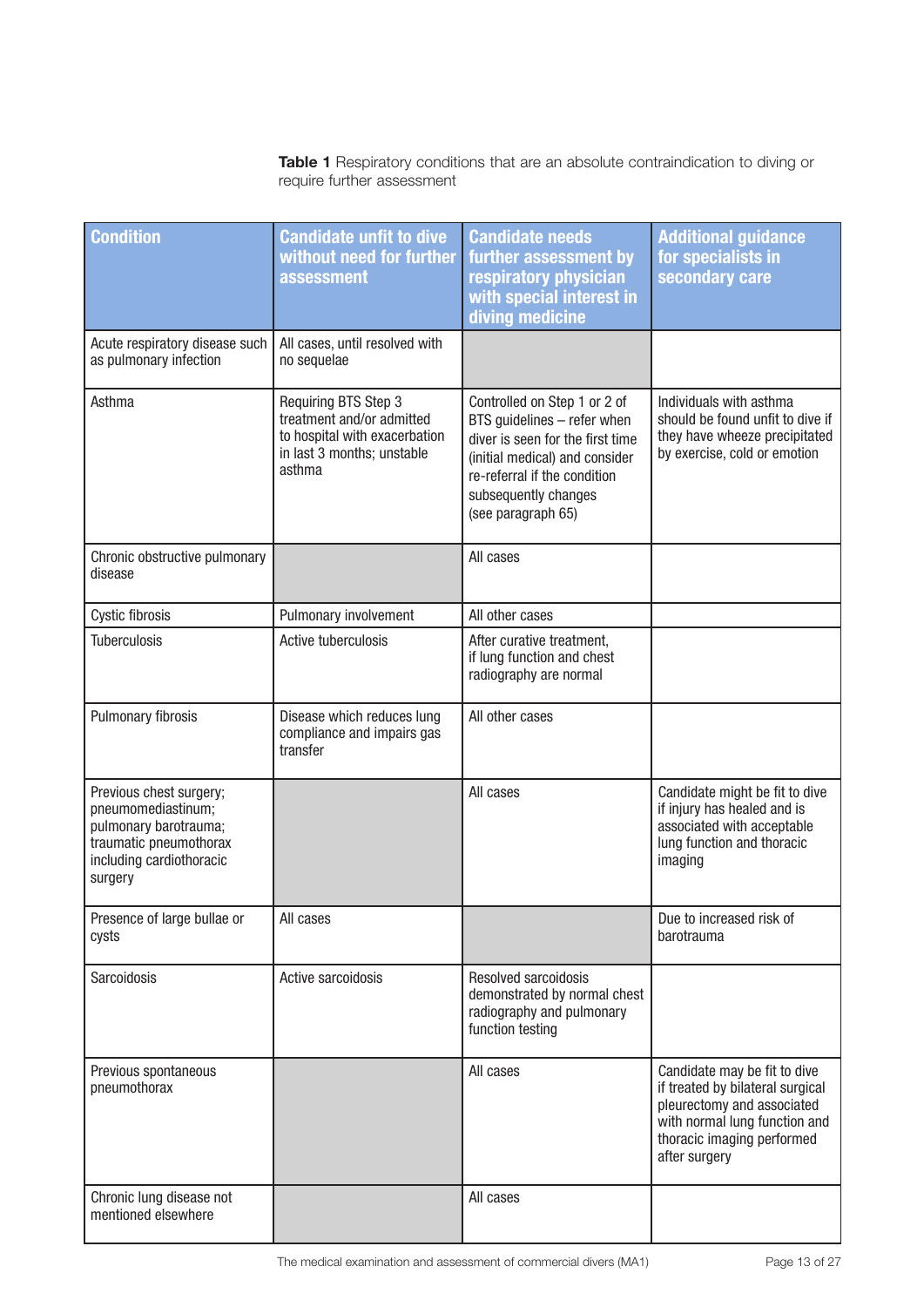#### <span id="page-13-0"></span>**Asthma**

64 For assessing the asthmatic diver, AMEDs should follow *British guideline on the management of asthma A national clinical guideline* by the British Thoracic Society/ Scottish Intercollegiate Guidelines Network.<sup>16</sup> Table 1 includes information on asthma.

65 Individuals with asthma may be permitted to dive (where they have been assessed by a respiratory physician in accordance with Table 1), if they are on either Step 1 or 2 of the British Thoracic Society guidelines and they:

- are free of asthma symptoms:
- have normal spirometry (FEV<sub>1</sub> >80% predicted and FEV<sub>1</sub>/FVC >70%); and
- **■** have a negative exercise test (<15% fall in PEF or  $FEV<sub>1</sub>$ ).

66 A diver with asthma should monitor their condition with regular, twice daily, PEF measurements and bring records of these measurements to subsequent medicals. They should be advised to refrain from diving if they have:

- active asthma (ie symptoms requiring relief medication in the 48 hours preceding a dive);
- reduced PEF (more than 10% fall from best values); or
- increased peak flow variability (more than 20% diurnal variation).

### Cardiovascular system

67 The cardiovascular system should be clinically and functionally normal and enable the diver to sustain strenuous muscle activity at depth. There should not be an increased risk of loss of consciousness or incapacitation compared with the healthy, general population.

68 Any organic heart disease is a cause for rejection unless considered haemodynamically unimportant by a cardiologist with a special interest in diving medicine.

#### **Blood pressure**

69 AMEDs must obtain resting blood pressure at each examination. When measuring blood pressure, standardise the environment and provide a relaxed, temperate setting, with the person quiet and seated, and their arm outstretched and supported (see NICE clinical quideline on hypertension).<sup>17</sup>

70 Mild hypertension (systolic BP = 140–159 mmHg; diastolic BP = 90–99 mmHg) would not be a contraindication providing that:

- either no medication is required or the medication taken has no implications for diving safety; and
- there is no evidence of end organ damage.

71 Where doubt exists, the AMED must consult a cardiologist with a special interest in diving medicine.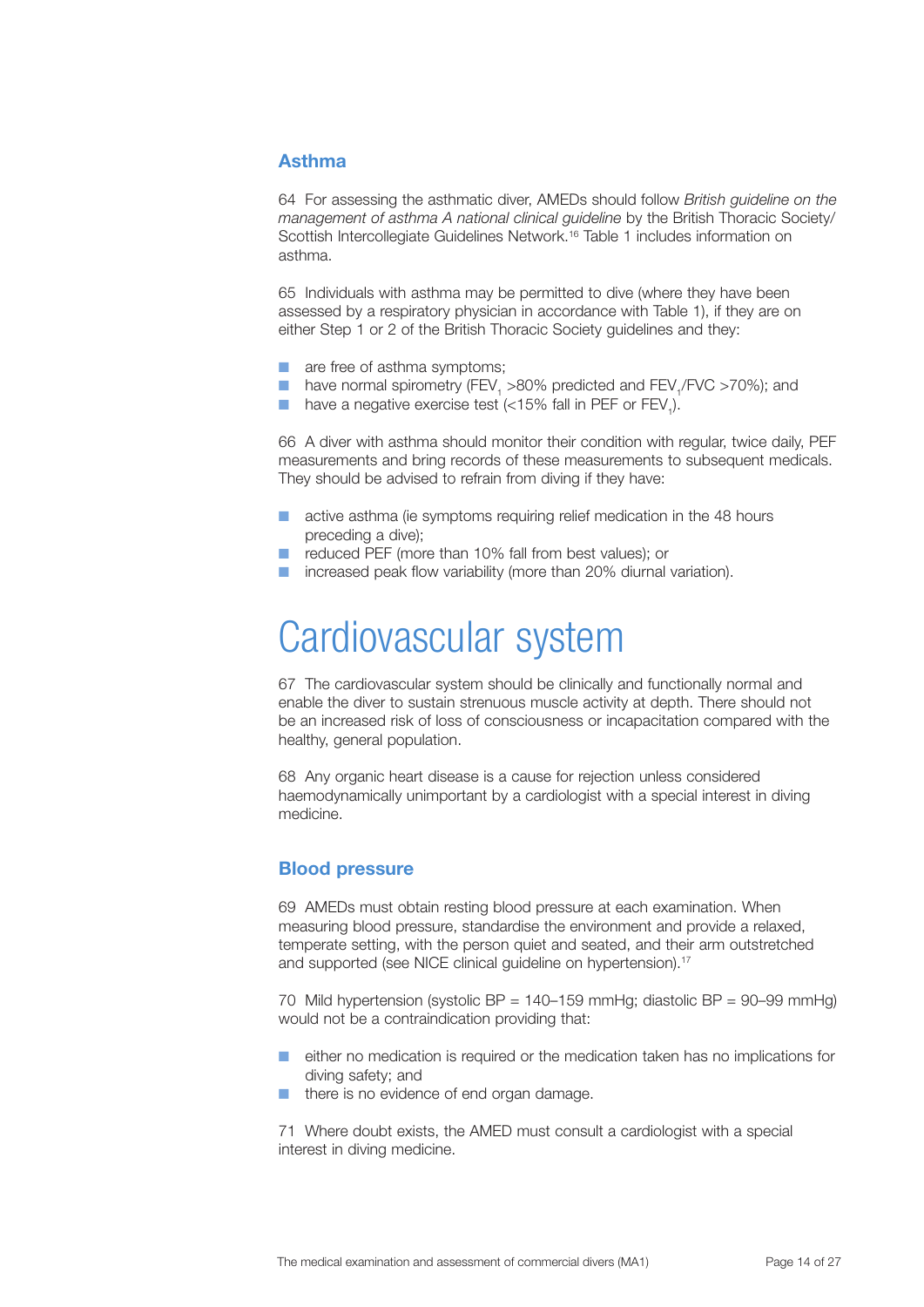#### <span id="page-14-0"></span>**ECG**

72 An ECG is not required at initial or annual medical examination unless clinically indicated. Where an AMED obtains an ECG, they should discuss any abnormality with a cardiologist.

#### **Ischaemic heart disease**

73 Symptomatic ischaemic heart disease is incompatible with diving. The requirement for medication to control symptoms is a contraindication but preventive medication such as aspirin or lipid lowering agents is acceptable.

74 At the initial examination, an individual found incidentally to have ischaemic heart disease needs further assessment by a cardiologist with a special interest in diving medicine.

75 An individual who is symptom free following conventional coronary bypass surgery, percutaneous coronary intervention (angioplasty) or minimally invasive surgical revascularisation, requires careful assessment by a cardiologist with a special interest in diving medicine (also see Table 1 for traumatic pneumothorax including cardiothoracic surgery).

#### **Dysrhythmia**

76 Any dysrhythmia that might cause incapacity in water will disqualify.

77 Disorders of cardiac rhythm, except for infrequent ventricular extrasystoles, require evaluation by a cardiologist with a special interest in diving medicine and are likely to be a cause for rejection. Sinus arrhythmia is normal in young people.

#### **Pacemaker**

78 In most cases, the indication for pacing is likely to be a contraindication to diving. The individual requires careful assessment with consideration of the type of diving and type of pacemaker, and with input from a cardiologist who has a special interest in diving medicine.

#### **Patent foramen ovale (PFO)**

79 Examination for the presence of an intracardiac shunt is not a requirement of either the initial or annual examinations.

80 However, the relationship between a PFO and other right-to-left shunts, and neurological, vestibular, cutaneous and cardiorespiratory DCI, is now well established. Furthermore, migraine with aura is associated with an increased prevalence of a large PFO and other right-to-left shunts and therefore an increased risk of DCI. Any diver who has suffered these should be assessed by a cardiologist with a special interest in diving medicine (see paragraph 23). This is particularly important where the dive profile was not obviously contributory, since it may be pertinent to an assessment of the overall risk to the diver of continuing to dive.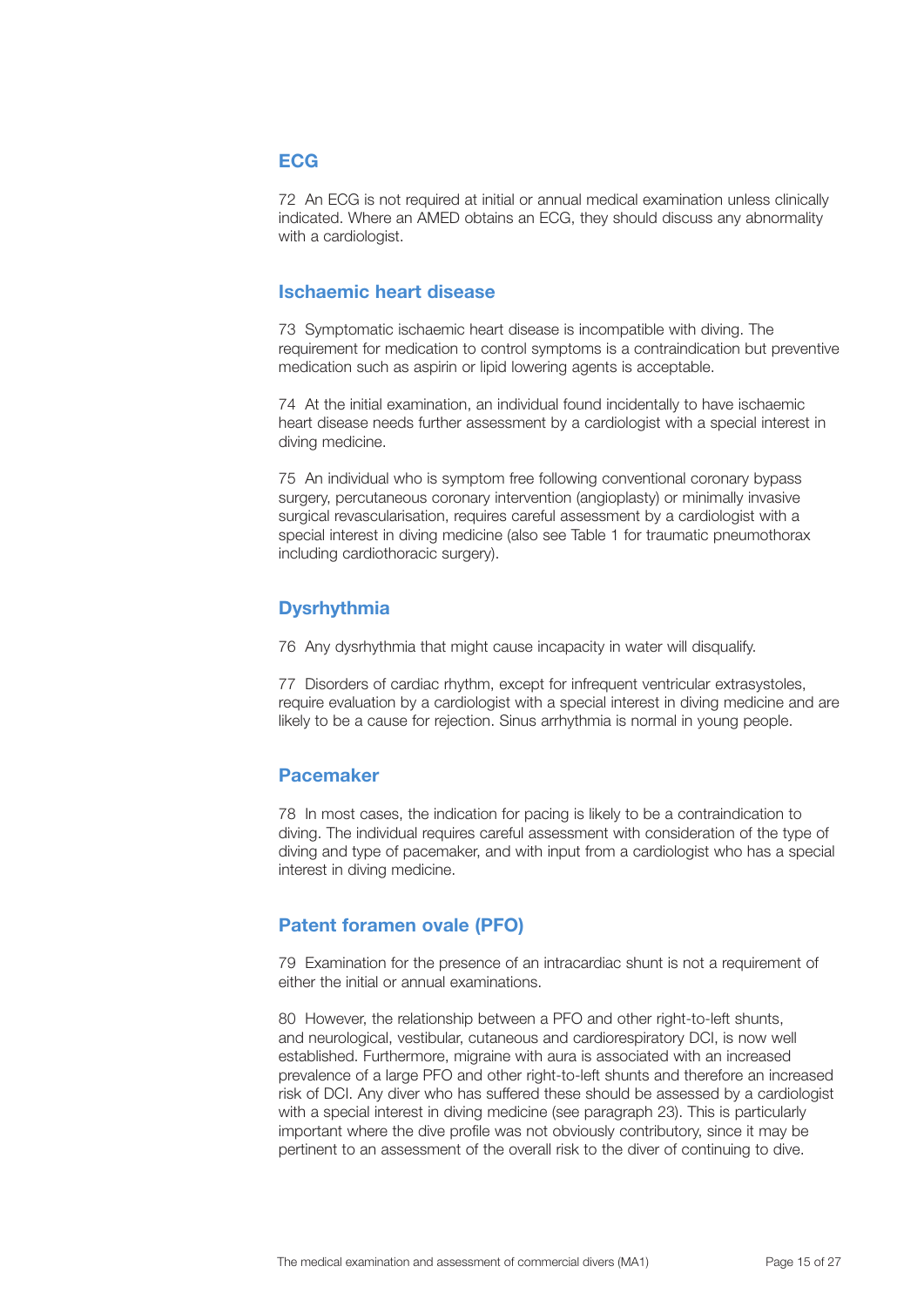#### <span id="page-15-0"></span>**Valvular heart disease**

81 Auscultation of the heart should be normal. Murmurs are acceptable only if deemed physiological or haemodynamically unimportant. Evidence of valvular heart disease requires assessment by a cardiologist with a special interest in diving medicine.

82 Congenital heart disease, even if repaired surgically or by interventional techniques, requires assessment by a cardiologist with a special interest in diving medicine.

#### **Peripheral circulation**

83 The peripheral circulation should be capable of providing adequate peripheral perfusion even in cold conditions. Evidence of impaired circulation, either on history or examination, requires further evaluation. Peripheral vascular disease may predispose to cold injury. Contraindications include:

varicose veins associated with circulatory impairment (eg varicose eczema); and ■ conditions known to be associated with impaired organ perfusion.

### Nervous system

84 The central nervous system should be clinically and functionally normal. Assessment of the central nervous system is one of the most important elements of the initial and annual medical examinations.

85 Assessment of central nervous system function includes both physical and psychological aspects (see paragraph 51).

86 A careful history is essential. The AMED should specifically seek a history of visual, hearing, speech, swallowing, motor, sensory, balance, coordination, bladder, bowel and sexual dysfunction. A history of predisposition to episodes of impaired consciousness or awareness, convulsions and disturbances of speech, vision or motor control, are incompatible with diving. The AMED must look for and exclude conditions that may mimic decompression illness or jeopardise safety.

87 The neurological examination should be detailed and include assessment of cranial nerve function, the motor and sensory systems, balance, coordination, gait, proprioception, vibration sense and two-point discrimination. Deep tendon reflexes and plantar responses should be elicited. The AMED should record the baseline clinical findings in detail on the MA2 form to allow detection of any subsequent variation.

88 The following are contraindications to diving:

- Any form of seizure activity, other than febrile convulsions occurring before the age of five years. However, if a diver remains seizure free for 10 years without medication or treatment, they may be fit to dive but will require assessment by a diving medical specialist
- Recurrent, unprovoked loss of consciousness of unknown aetiology or recurrent episodes of fainting
- Severe motion sickness
- Severe migraine (frequency and symptoms), particularly with excess daytime somnolence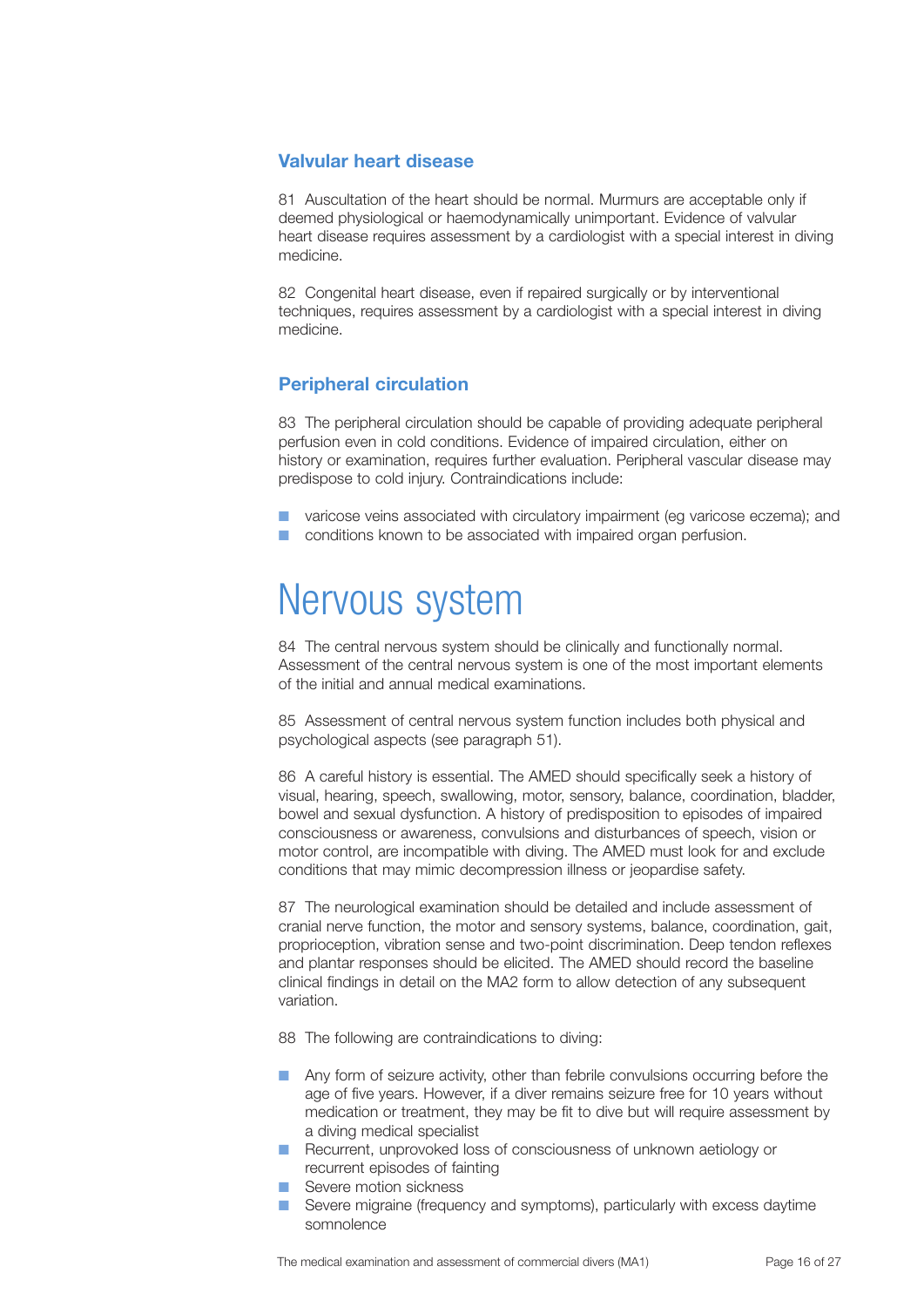<span id="page-16-0"></span>89 Neurological diseases such as stroke, multiple sclerosis or Parkinson's disease should be considered on an individual basis and will require an opinion from a neurologist with a special interest in diving medicine.

90 Following a stroke or transient ischaemic attack (TIA), a diver requires at least 12 months without further problems to be considered fit to dive. An opinion from a neurologist with a special interest in diving medicine would be necessary. The possibility of other cardiovascular pathology must be investigated and excluded by a cardiologist with a special interest in diving medicine.

91 A history of previous intracranial surgery is not an absolute contraindication to diving providing there is no history of subsequent epilepsy, increased risk of seizure or persisting neurological deficit. The reason for intracranial surgery is often the more important factor when assessing epilepsy risk. A neurological assessment by a diving medical specialist must be sought.

92 A history of moderate to severe head injury carries a risk of post-traumatic epilepsy. The individual needs careful assessment with input from a diving medical specialist to determine their risk when compared with the normal, healthy population. The epilepsy risk assumes significance when there has been a depressed skull fracture, intracranial haematoma, unconsciousness or posttraumatic amnesia greater than 30 minutes, or when focal neurological signs have accompanied the injury. Post-traumatic amnesia is taken from the time of injury until the point from which there is continuous recall.

93 Mild episodes of head injury (less than 30 minutes unconsciousness or posttraumatic amnesia) provide grounds for temporary unfitness for a period of 4–6 weeks, subject to a review by an AMED. However, mild head injuries may lead to persisting post-concussional symptoms and divers should not return to diving work until these have resolved.

### Musculoskeletal system

94 The diver must have the appropriate degree of mobility, strength and dexterity for the diving activities and work undertaken. Musculoskeletal problems require a careful and individual risk assessment.

95 Divers with a history of low back pain require careful assessment because of the risk of sudden incapacitation and sciatic pain mimicking decompression illness.

96 Routine long bone X-rays are not required for surveillance of divers. Long bone radiography and/or MRI is indicated in cases of suspected dysbaric osteonecrosis.

### Ear, nose and throat

97 Hearing that allows understanding of normal conversational voice is adequate for all types of diving at work. If there is any doubt, a risk assessment should be conducted, taking account of relevant factors, including the diver's ability to communicate and respond to warning signals and the type of diving. Initial examination requires an audiometric assessment covering the range 500 Hz–6 KHz. An audiogram should be repeated after an episode of aural barotrauma or where required as part of a hearing health surveillance programme.18 Saturation divers may need regular follow up.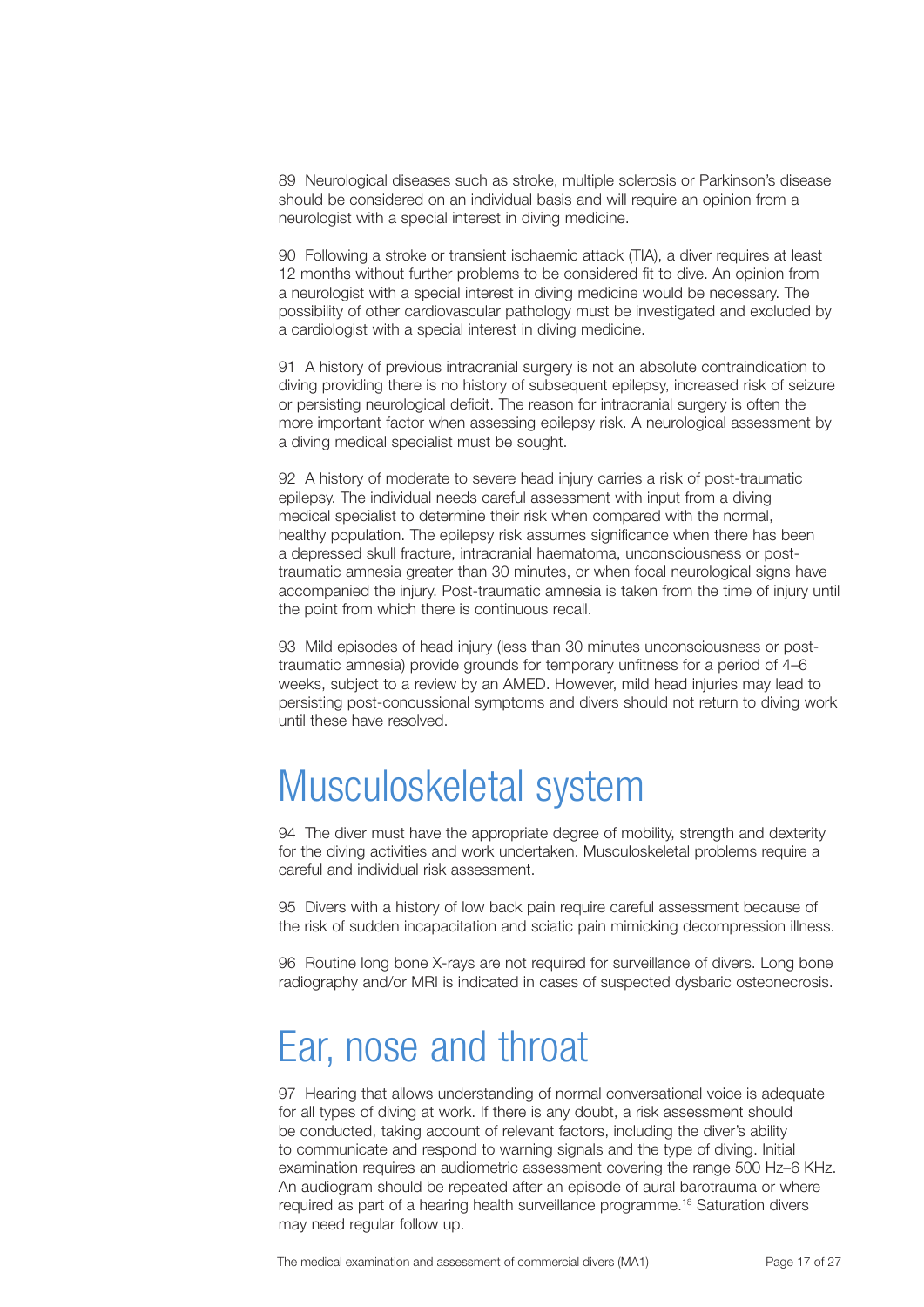<span id="page-17-0"></span>98 The ear canal must be free from obstruction such as wax. Narrowing of the ear canal, caused by exostoses for example, should not prevent diving unless severe enough to limit or impede ear equalisation.

99 The tympanic membrane must be intact. Movement of the tympanic membrane should be seen on performing a Valsalva manoeuvre. If there is any doubt that eustachian tube function is hindered, refer the diver for a tympanogram.

100 The following are contraindications to diving:

- Previous stapedectomy
- Active Ménière's disease or other vertiginous conditions
- Any active infection of the ear canal or middle ear until resolved
- Cases of chronic ear canal or middle ear disease, such as cholesteatoma. These will require advice from a diving medical specialist
- Any mastoid surgery that has removed the posterior ear canal wall
- After middle ear barotrauma until all symptoms and signs have fully resolved. Advice from a diving medical specialist may be required

101 Scarred tympanic membranes or healed perforations do not prohibit diving as long as individuals have intact tympanic membranes and normal eustachian tube function.

102 The nose should be clear with no obstruction. Any nasal or sinus symptoms should be treated appropriately. Acute infection of the nose/sinuses is a contraindication to diving and should be treated appropriately. Once resolution has occurred and the nose is clear, the individual can dive. Chronic nasal and sinus conditions may be treatable. Providing this is successful, the individual can dive. A requirement for oral or topical medications, such as decongestants, antihistamines or steroids, requires careful consideration and advice from a diving medical specialist.

103 Nasal obstruction caused by a deviated nasal septum or nasal polyps is amenable to medical or surgical treatment. After successful treatment, the individual can dive.

104 Any condition causing an incompetent larynx is a contraindication to diving as is the presence of a tracheostomy. A laryngocele is also a contraindication until corrected surgically.

### Vision

105 Visual acuity, with or without correction, and colour vision must be adequate for the type of diving activity. For distance, visual acuity of 6/9 in both eyes is likely to be adequate. The requirement for near vision should consider the need to read a watch, computer, depth gauge, tables and instrumentation. Colour vision is important for specific inspection tasks. Appropriate colour vision screening and confirmatory functional tests should be used, if needed.

106 Divers requiring optical correction can use a prescription faceplate if using a facemask. Soft, gas permeable contact lenses are suitable while hard, impermeable lenses are unsuitable unless fenestrated. There is a risk of infection with all contact lenses and it may be difficult to maintain sterility in a saturation environment. Use of disposable lenses may reduce this risk.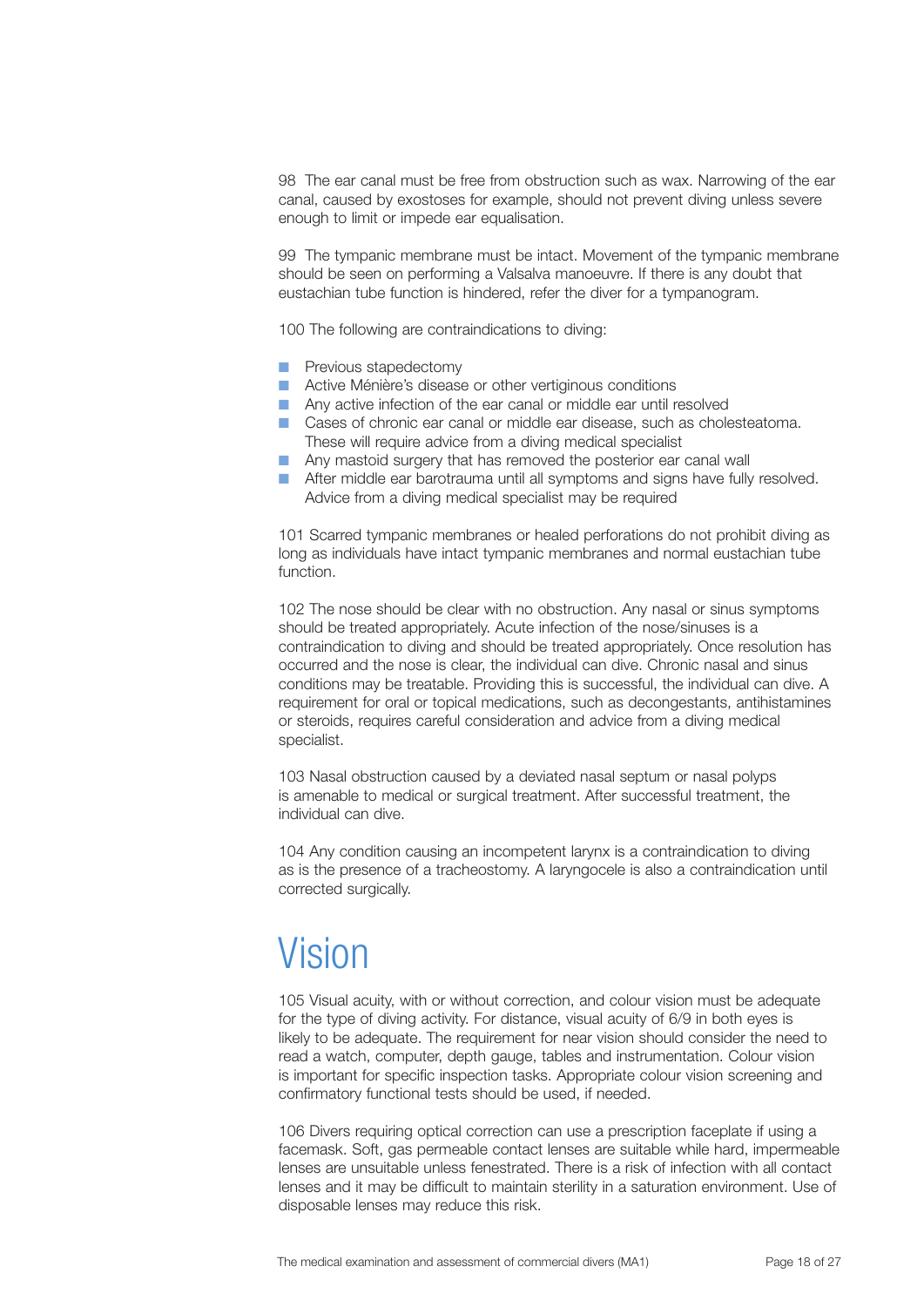<span id="page-18-0"></span>107 The risk associated with diving after ophthalmic surgery requires careful evaluation and individual assessment in conjunction with the surgeon and/or a diving medical specialist. Certain procedures may involve the instillation of gas into the globe and individuals should not dive until all gas is reabsorbed. Experience to date has not demonstrated difficulties for divers following radial keratotomy.

### Dental health

108 Divers require a high standard of dental health. It is necessary to retain a mouthpiece and the presence of dental cavities may be associated with barotrauma. Unattached dentures should be removed during any diving activity.

109 Divers should see a dentist at a frequency based on current Department of Health guidelines and their own dental status. In cases of doubt about dental health, a certificate of dental fitness should be obtained.

### Endocrine system

110 Diving results in numerous neurological reflexes and hormonal responses. It is unlikely that those suffering from endocrine conditions leading to impaired thermoregulation or cardiac or muscular insufficiency, would be found fit to dive. A proven or suspected abnormality requires detailed assessment.

#### **Diabetes**

111 The detection of glycosuria requires investigation. The AMED must refer any diver with diabetes mellitus, whether insulin, tablet or diet controlled, to a medical specialist with a special interest in diabetes and diving medicine, for detailed individual assessment (see paragraph 25).

112 When assessing fitness to dive in an individual with diabetes, consider the nature of the work and diving environment, the degree of control achieved by treatment and safety of the diver and others on the diving project. Regular (at least annual) specialist review is required and the individual should be well motivated and educated in relation to their diabetes care. It is unlikely that an individual with diabetes would be fit for saturation diving.

113 Evidence of poor control with hypoglycaemic or hyperglycaemic episodes is likely to lead to disqualification. The presence or development of diabetic complications such as atherosclerosis, cardiomyopathy, proliferative retinopathy, peripheral vascular disease, diabetic foot syndrome, nephropathy or neuropathy, will disqualify.

#### **Thyroid disease**

114 Patients with thyroid disease who are in a stable state (such as treated thyrotoxicosis or hypothyroidism) may be fit to dive providing they have no cardiovascular complications of the disorder. Gross thyroid disease is a contraindication to diving. However, on replacement therapy, stable hypothyroidism can be compatible with professional diving even when one or two doses of thyroxine are missed.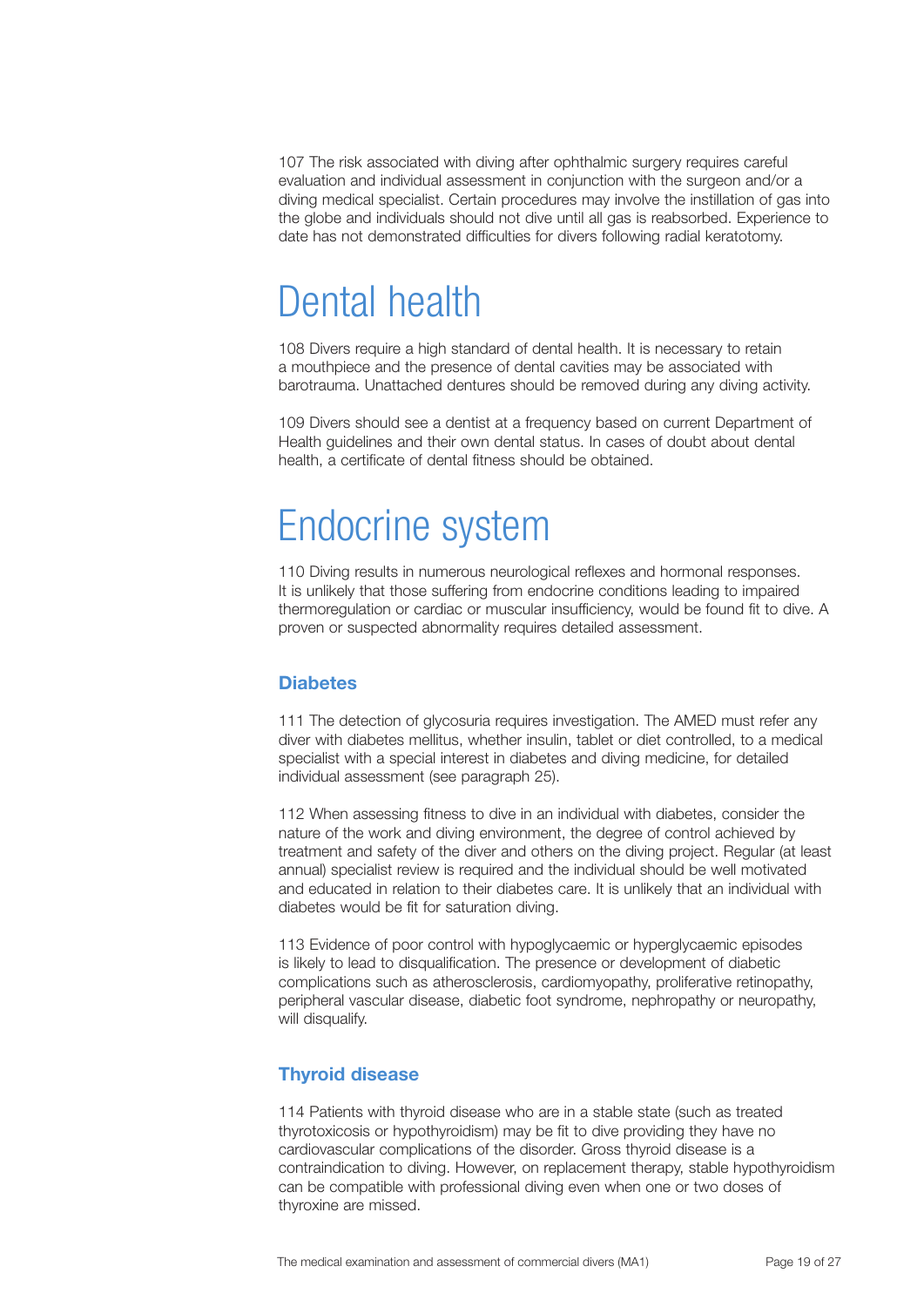#### <span id="page-19-0"></span>**Other disorders**

115 Use of cortisol replacement for whatever reason is a contraindication to diving because of the risk of collapse associated with illness, injury or stress.

116 Divers with any other endocrine disorder or those receiving systemic steroid therapy must be referred to an endocrinologist and the results discussed with a diving medical specialist for detailed individual assessment.

### Genitourinary system

117 Initial and annual medical examinations must include dipstick urinalysis for blood, protein and glucose. Abnormal results require investigation.

118 A history of renal disease or urinary tract investigation requires more detailed assessment. The presence of genitourinary or renal tract disease associated with abnormal renal function is usually a cause for rejection. Cases of renal calculi and colic should be assessed on an individual basis after specialist investigation.

119 If the history suggests prostatic disease, this should be carefully evaluated. The occurrence of acute retention would be a particular problem for saturation divers.

### Gastrointestinal system

120 Gastrointestinal function should be normal with no increased tendency to vomiting, dyspepsia, reflux, bleeding, perforation, diarrhoea or pain. Hepatic function should be clinically normal.

121 Active inflammatory bowel disease, gall bladder pathology and pancreatitis are contraindications to diving. Quiescent disease would require the opinion of a diving medical specialist. The presence of an abdominal wall hernia is a contraindication until repaired. Dyspepsia requires investigation. Gastrointestinal surgery which results in the potential for gas trapping, requires an opinion from the surgeon and, if necessary, a diving medical specialist.

122 A previous history of peptic ulceration requires careful assessment. Active peptic ulcer disease is not acceptable for diving. If an individual has peptic ulceration that is kept under review and is quiescent with medication, they may be fit to dive.

123 The presence of a stoma is likely to be compatible with limited types of diving activity. The AMED may need to obtain advice from the individual's surgeon.

### **Skin**

124 The skin barrier should be functionally intact and without increased susceptibility to infection.

125 Any condition that may affect thermal control is a contraindication. Prolonged periods in water and exposure to high humidity, especially in saturation environments, increase the risk of disabling skin infection and can exacerbate many pre-existing dermatoses. Severe exfoliative disorders are contraindications. Acute or chronic infections are a cause for temporary unfitness until controlled.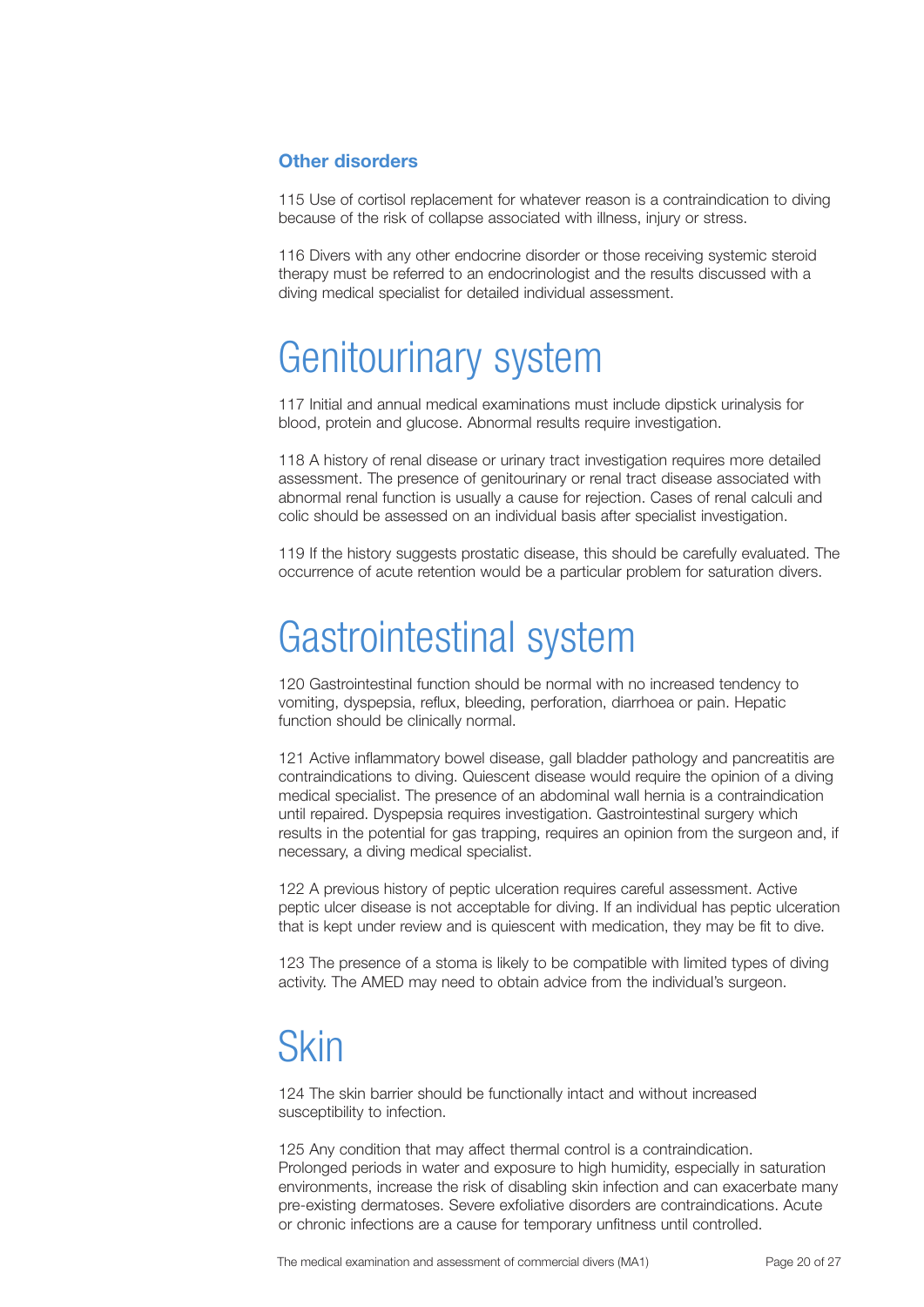### <span id="page-20-0"></span>**Haematology**

126 There is no requirement for a full blood count at initial or annual medicals and no need for a sickle cell test, unless clinically indicated.

127 Sickle cell anaemia (HbSS), other sickle cell disorders (including HbSC, HbSD, HbSO and HbS beta thalassaemia) and thalassaemia major are contraindications to diving. Carriers of sickle cell or thalassaemia trait are not believed to be at significantly increased risk during diving and may therefore be fit to dive.

# Exercise testing

128 Professional diving can be very demanding, both physically and mentally, and divers need a good level of physical fitness. This is particularly important for underwater emergencies where a diver may need to rescue a colleague. At initial and annual medical examinations, AMEDs must conduct an exercise test to assess cardiorespiratory fitness. They can then provide feedback to the diver on their physical fitness and it serves as a health promotion tool to remind the diver to keep fit.

#### **Safety**

129 Before proceeding to an exercise test, the AMED should conduct an assessment of the risk and suitability of undertaking the test. This should take account of the diver's medical history, examination findings, investigation results, general fitness and the presence of any cardiac risk factors. Appendix 2 contains a cardiac screening tool that the AMED can use.

130 Those undertaking exercise testing of divers should have up to date training in basic life support and resuscitation skills following the standards of the Resuscitation Council (UK). Resuscitation equipment (eg an automated external defibrillator (AED)) should be provided, depending on the findings of the risk assessment. There should be a clear procedure to follow in the event of a collapse. AMEDs should consider the approach in the Resuscitation Council (UK) document *Quality standards for cardiopulmonary resuscitation and training.*<sup>19</sup>

#### **Testing**

131 At each initial and annual medical, AMEDs should perform a Chester Step Test (CST) to estimate the maximal oxygen uptake (VO<sub>2</sub> max).<sup>20</sup> This is a measure of aerobic capacity and cardiorespiratory fitness. Other methods for evaluating VO<sub>2</sub> max are available, each with its limitations. The CST has several advantages. It requires minimal equipment, is inexpensive, is relatively easy to perform and standardise, and requires little skill from the participant.

132 The measurement error associated with the CST is around 12–15% but accuracy of the results can be improved by careful standardisation of pretest conditions and test procedures. Therefore, it is important AMEDs adopt a standardised approach when following the appropriate protocol for performing the test and estimating VO<sub>2</sub> max. When properly conducted, the CST is reliable on a test-retest basis, reasonably valid for estimating aerobic capacity and suited to monitoring changes.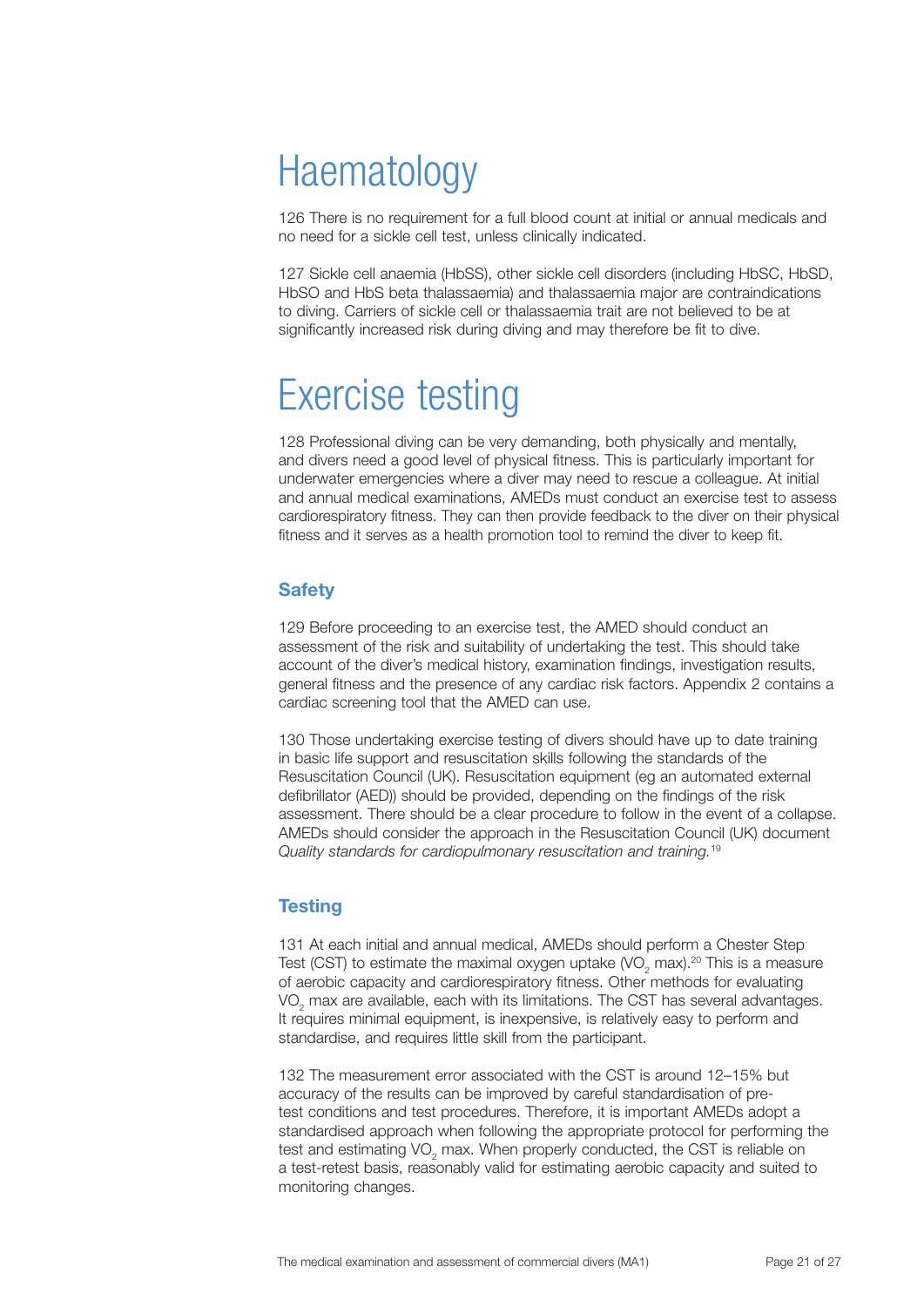<span id="page-21-0"></span>133 Working divers should be able to achieve a minimum VO<sub>2</sub> max of 45 ml/kg/min (see Figure 2). This is equivalent to an energy expenditure of  $13$  METS (metabolic equivalent of task). As a comparison, the recommended aerobic capacity standard for UK firefighters, who undertake work that can be physically demanding and requires periods of sustained effort in arduous conditions, is 42 ml/kg/min.20

134 If there is doubt about the accuracy of results from the CST for a particular diver, the AMED should consider whether an alternative test for estimating VO<sub>2</sub> max would be appropriate. Suitable tests could include a Treadmill Test or Multi-Stage Shuttle Run Test.<sup>20</sup> A maximal exercise test requiring the subject to exercise to the point of exhaustion should only be undertaken after a careful and detailed assessment of the risk and suitability of performing the test (see paragraphs 129–130). In addition, the individual may require close monitoring while undertaking the test.

135 Although the CST is essentially a functional test, measuring PEF or FEV, before, and 5, 10 and 15 minutes after the test, provides a screen for exerciseinduced wheeze (see paragraph 61).

#### **Interpretation**

136 To help interpret results, AMEDs should refer to the guide in Figure 2. If the result is borderline, even after repeat testing, the AMED should take account of all relevant findings and the type of diving activity to be undertaken when deciding on fitness to dive. In reaching a decision, they should document any discussions they may have had with other AMEDs and specialists before issuing a certificate of medical fitness to dive.



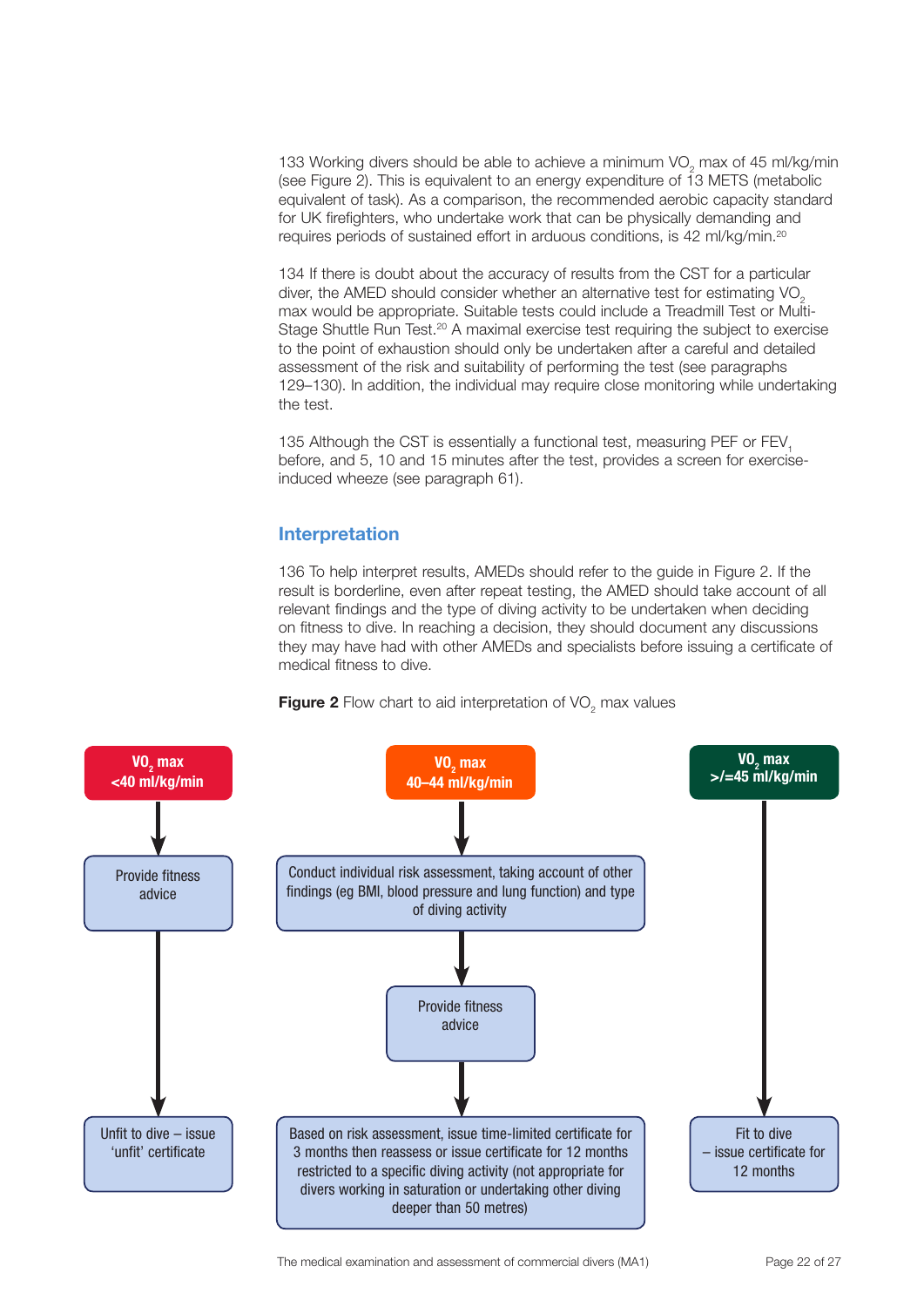<span id="page-22-0"></span>Appendix 1 Summary of routine investigations to perform at initial and annual medical examinations

| Investigation          | <b>Initial examination</b>     | <b>Annual examination</b> |  |
|------------------------|--------------------------------|---------------------------|--|
| <b>Exercise test</b>   | Yes                            | Yes                       |  |
| <b>BMI</b>             | Yes                            | Yes                       |  |
| Waist circumference    | Yes<br>Yes                     |                           |  |
| Spirometry             | Yes                            | Yes                       |  |
| Post-exercise PEF/FEV, | Yes                            | Yes                       |  |
| Resting blood pressure | Yes<br>Yes                     |                           |  |
| Urinalysis             | Yes<br>Yes                     |                           |  |
| Audiometry             | Yes<br>If clinically indicated |                           |  |
| Chest X-ray            | If clinically indicated        | If clinically indicated   |  |
| <b>Resting ECG</b>     | If clinically indicated        | If clinically indicated   |  |
| Full blood count       | If clinically indicated        | If clinically indicated   |  |
| Sickle cell test       | If clinically indicated<br>N/A |                           |  |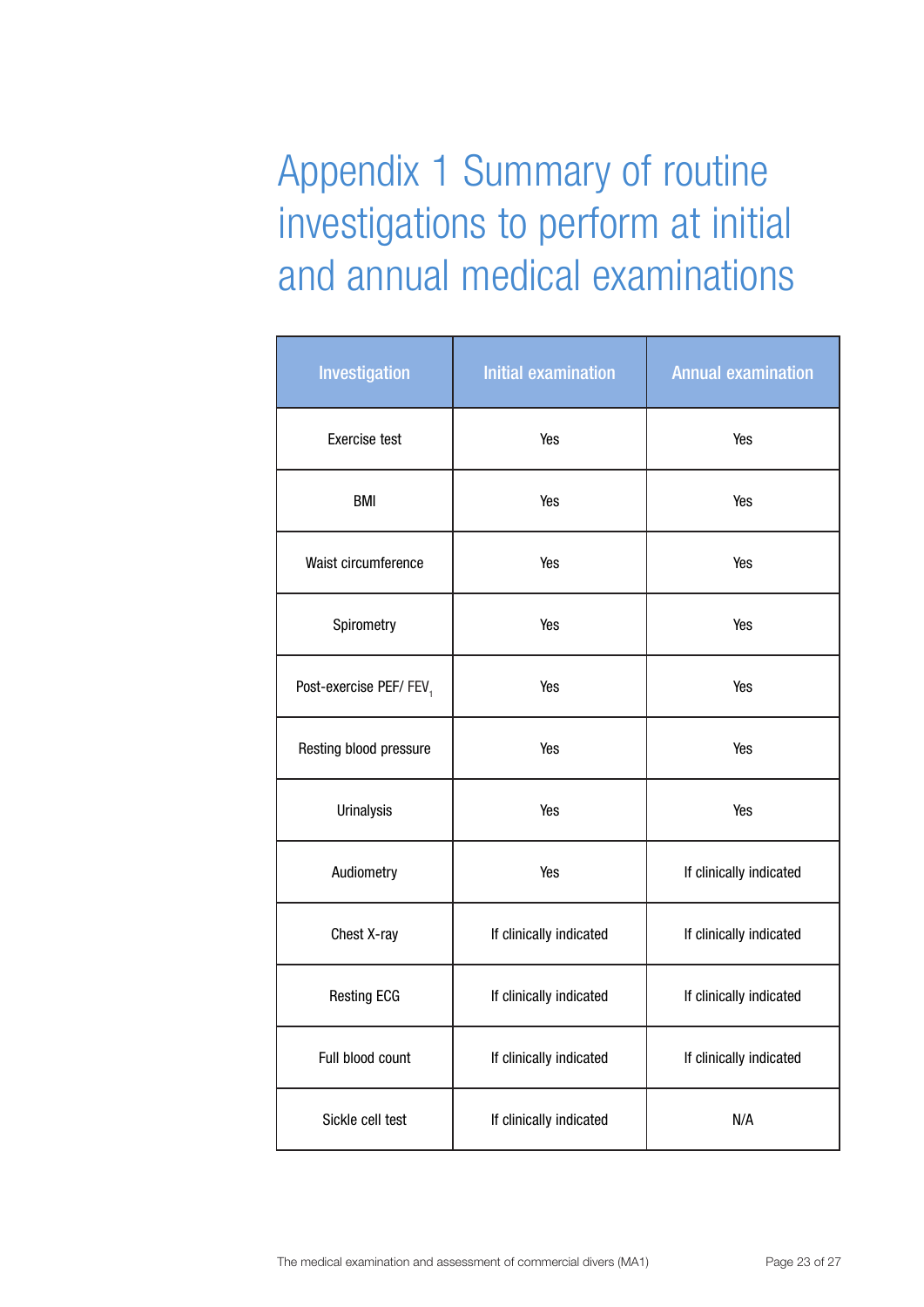# <span id="page-23-0"></span>Appendix 2 Cardiac screening tool

| <b>Question</b>                                              | <b>Yes</b> | <b>No</b> |
|--------------------------------------------------------------|------------|-----------|
| If undertaken, is the resting ECG normal?                    |            |           |
| If the ECG is abnormal, has it been previously investigated? |            |           |
| Is there a history of, or evidence of:                       |            |           |
| <b>Coronary artery disease?</b>                              |            |           |
| - Angina?                                                    |            |           |
| - CABG?                                                      |            |           |
| - Coronary angioplasty?                                      |            |           |
| <b>Cardiac arrhythmia?</b>                                   |            |           |
| - Implanted pacemaker?                                       |            |           |
| - Implanted cardiac defibrillator?                           |            |           |
| Peripheral vascular disease?                                 |            |           |
| - Intermittent claudication?                                 |            |           |
| - Aortic aneurysm?                                           |            |           |
| <b>Cardiomyopathy?</b>                                       |            |           |
| <b>Heart failure?</b>                                        |            |           |
| <b>Hypertension?</b>                                         |            |           |
| $-BP > 160/100?$                                             |            |           |
| - End organ damage?                                          |            |           |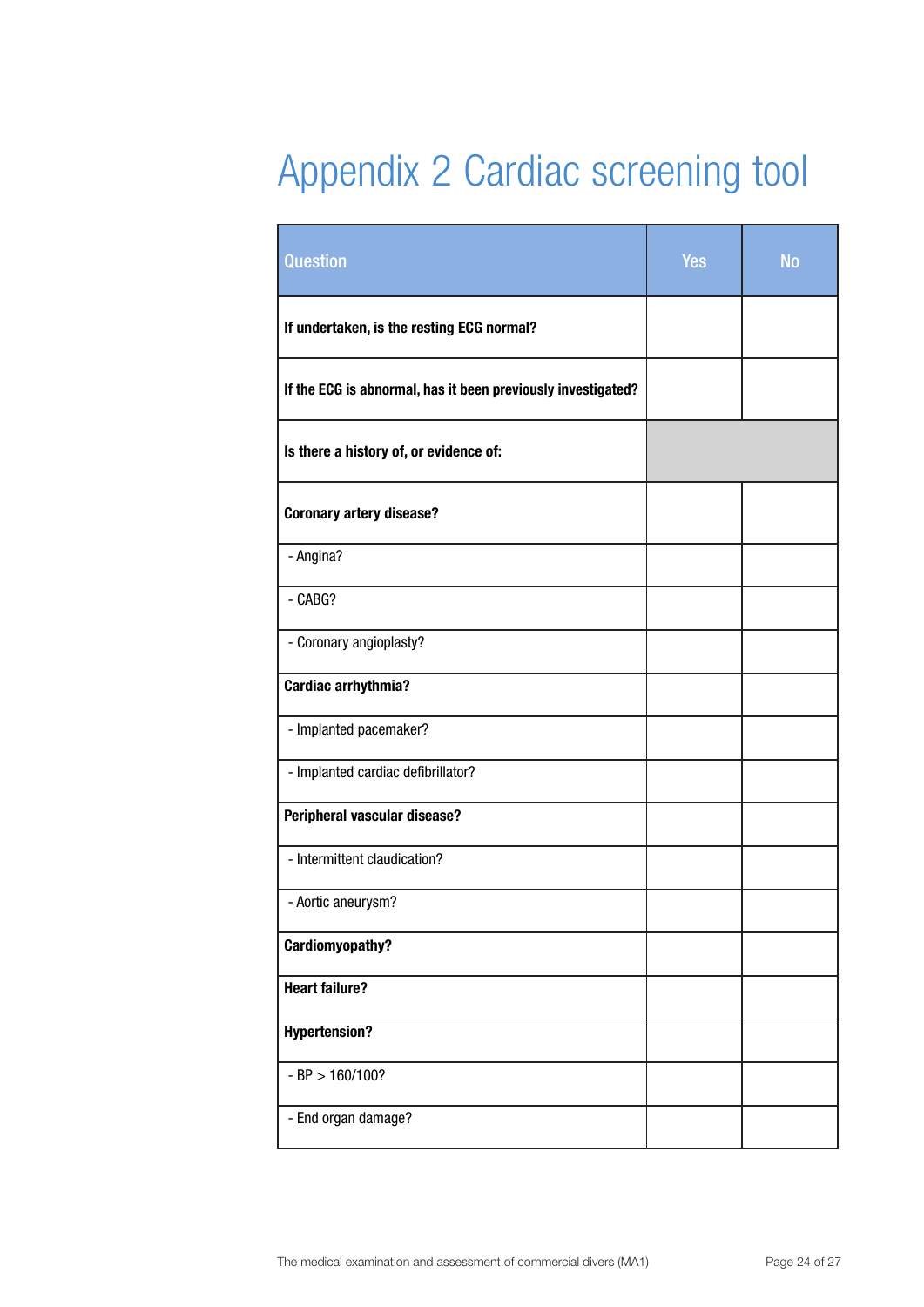# <span id="page-24-0"></span>Acknowledgements

HSE is grateful to the following who contributed to the review of this guidance: Dr Phil Bryson, Dr Mark Glover, Dr Mark Turner, Dr Peter Wilmshurst and Dr Chris Edge (UK Sports Diving Medical Committee); Professor Mike Lean (University of Glasgow); Dr Roger Beer (Aneurin Bevan University Health Board); Professor David Fishwick (Health and Safety Laboratory); Dr Stephen Watt (Diving Medical Advisory Committee); Dr Paul Hughes (Sussex Regional Neurology Centre); Mr Andrew Bath (Norfolk and Norwich University Hospitals NHS Foundation Trust); Professor Kevin Sykes (University of Chester); and Professor Keith George and Dr David Low (Liverpool John Moores University).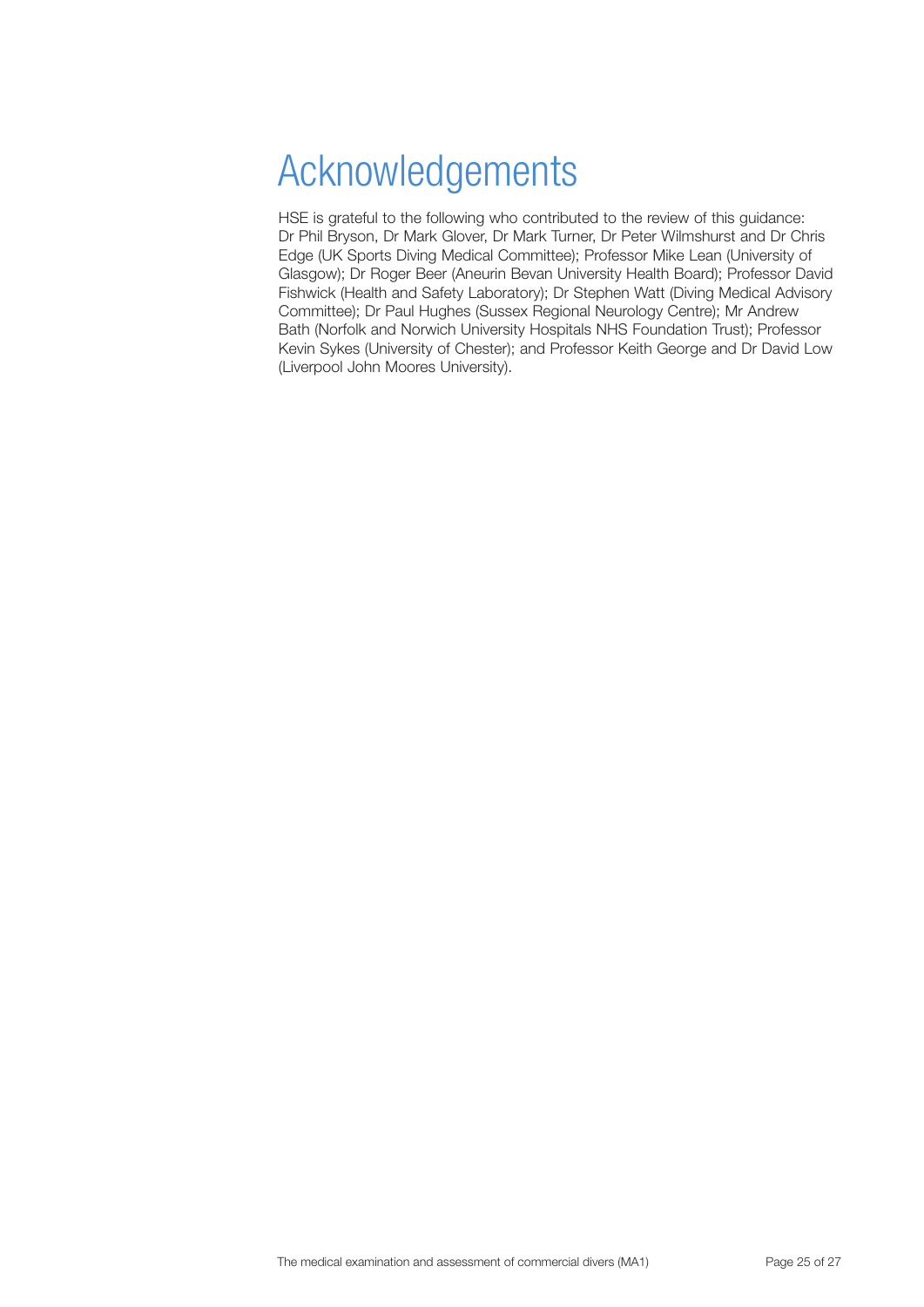### <span id="page-25-0"></span>References and further information

1 *The Diving at Work Regulations 1997* SI 1997/2776 The Stationery Office 1997 www.legislation.gov.uk/uksi/1997/2776/contents/made

2 HSE diving website: [www.hse.gov.uk/diving/index.htm](http://www.hse.gov.uk/diving/index.htm) (for information on the regulatory framework for diving at work, diver training and medical requirements)

3 *Commercial diving projects offshore. Diving at Work Regulations 1997. Approved Code of Practice and guidance* L103 (Second edition) HSE Books 2014 www.hse.gov.uk/pubns/books/l103.htm

4 *Commercial diving projects inland/inshore. Diving at Work Regulations 1997. Approved Code of Practice and guidance* L104 (Second edition) HSE Books 2014 www.hse.gov.uk/pubns/books/l104.htm

5 *Recreational diving projects. Diving at Work Regulations 1997. Approved Code of Practice* L105 (Second edition) HSE Books 2014 www.hse.gov.uk/pubns/books/l105.htm

6 *Media diving projects. Diving at Work Regulations 1997. Approved Code of Practice and guidance* L106 (Second edition) HSE Books 2014 www.hse.gov.uk/pubns/books/l106.htm

7 *Scientific and archaeological diving projects. Diving at Work Regulations 1997. Approved Code of Practice* L107 (Second edition) HSE Books 2014 www.hse.gov.uk/pubns/books/l107.htm

8 HSE AMED web pages: [www.hse.gov.uk/diving/amedsapproval.htm](http://www.hse.gov.uk/diving/amedsapproval.htm) (for information on the approval process, training, contact details for enquiries, the Diver's Medical Record form and the diver fact sheet and medical questionnaire)

9 *Ethics Guidance for Occupational Health Practice*. Faculty of Occupational Medicine, Royal College of Physicians 2012

10 *Data Protection Act 1998* www.legislation.gov.uk/ukpga/1998/29/contents

11 Medical appeal under the Diving at Work Regulations 1997 www.hse.gov.uk/diving/medical-appeal.htm

12 *Equality Act 2010* www.legislation.gov.uk/ukpga/2010/15/contents

13 *Human immunodeficiency virus (HIV) infection and acquired immune deficiency syndrome (AIDS) in commercial diving* Diving Medical Advisory Committee DMAC 18 Rev 1 2010 www.dmac-diving.org/guidance/

14 Han TS, Sattar N, Lean M *Assessment of obesity and its clinical implications* British Medical Journal 2006;333(7570):695–698 www.ncbi.nlm.nih.gov/pmc/ articles/PMC1584331/

15 *Obesity: identification, assessment and management of overweight and obesity in children, young people and adults* NICE clinical guideline 189. National Institute for Health and Care Excellence 2014 www.nice.org.uk/guidance/